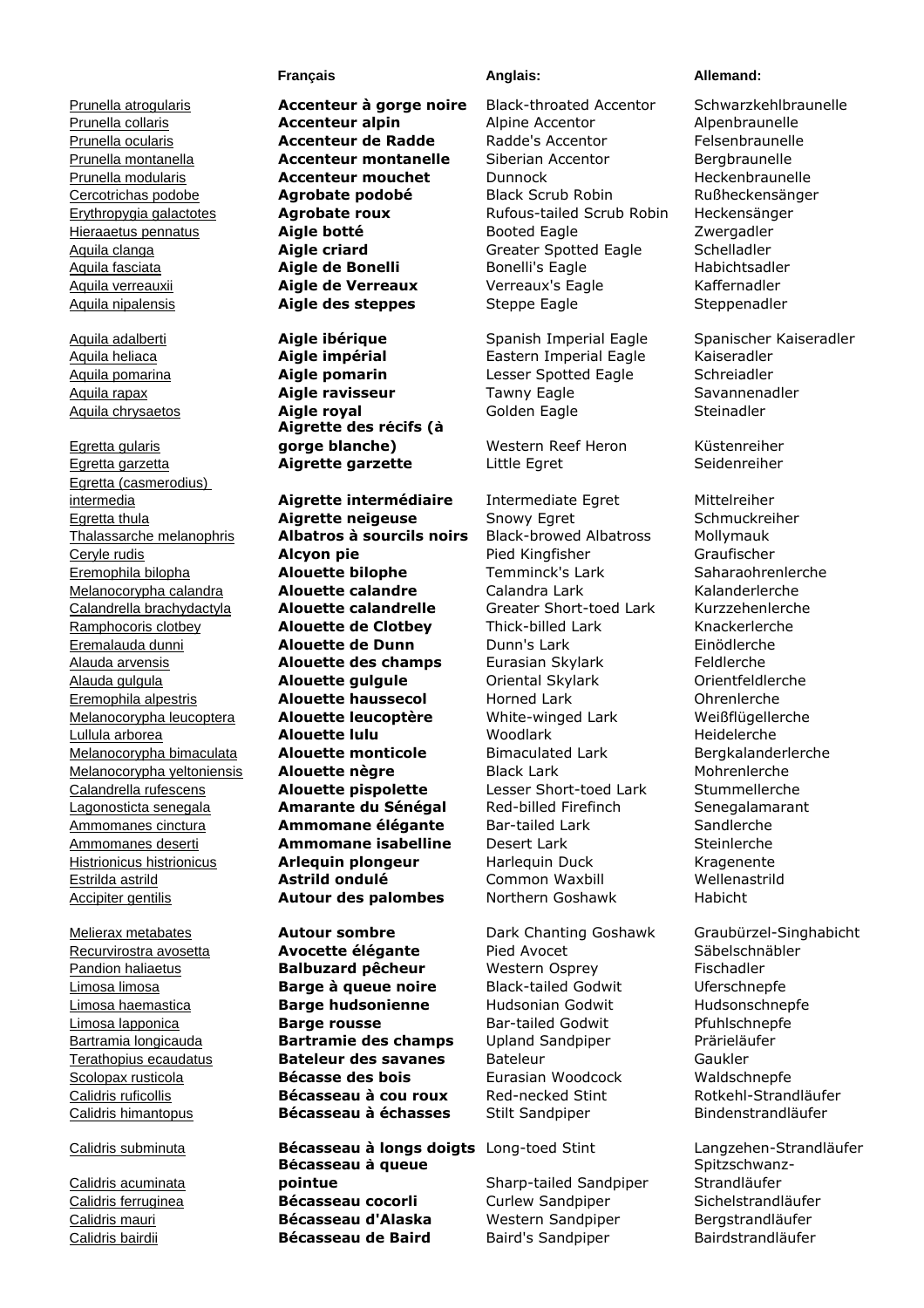Calidris fuscicollis

Tryngites subruficollis

Calidris melanotos

Limnodromus griseus

Gallinago stenura

Motacilla cinerea

Motacilla flava

Zonotrichia leucophrys

## **Bécasseau de Bonaparte (à croupion blanc)** White-rumped Sandpiper Weißbürzel-Strandläufer Calidris tenuirostris **Bécasseau de l'Anadyr** Great Knot Großer Knutt

Calidris temminckii **Bécasseau de Temminck** Temminck's Stint Temminckstrandläufer Limicola falcinellus **Bécasseau falcinelle** Broad-billed Sandpiper Sumpfläufer Calidris canutus **Bécasseau maubèche** Red Knot Knutt Calidris minutilla **Bécasseau minuscule** Least Sandpiper Wiesenstrandläufer Calidris minuta **Bécasseau minute** Little Stint Zwergstrandläufer **Bécasseau rousset (roussâtre)** Buff-breasted Sandpiper Grasläufer **Bécasseau tacheté (à poitrine cendrée)** Pectoral Sandpiper Graubrust-Strandläufer Calidris alpina **Bécasseau variable** Dunlin Alpenstrandläufer Calidris maritima **Bécasseau violet** Purple Sandpiper Meerstrandläufer **Bécassin à bec court (roux)** Short-billed Dowitcher Kleiner Schlammläufer Limnodromus scolopaceus **Bécassin à long bec** Long-billed Dowitcher Großer Schlammläufer **Bécassine à queue pointue** Pin-tailed Snipe Spießbekassine Gallinago megala **Bécassine de Swinhoe** Swinhoe's Snipe Waldbekassine

Gallinago gallinago **Bécassine des marais** Common Snipe Bekassine-gallinago Gallinago media **Bécassine double** Great Snipe **Doppelschnepfe** Lymnocryptes minimus **Bécassine sourde** Jack Snipe Zwergschnepfe Loxia leucoptera **Bec-croisé bifascié** Two-barred Crossbill Bindenkreuzschnabel

Loxia scotica **Bec-croisé d'Écosse** Scottish Crossbill Loxia curvirostra **Bec-croisé des sapins** Red Crossbill Fichtenkreuzschnabel Loxia pytyopsittacus **Bec-croisé perroquet** Parrot Crossbill Kiefernkreuzschnabel Amandava amandava **Bengali rouge** Red Avadavat Tigerfink Motacilla citreola **Bergeronnette citrine** Citrine Wagtail Zitronenstelze

Motacilla yarrellii **Bergeronnette de Yarrell** Pied Wagtail Trauer-Bachstelze **Bergeronnette des ruisseaux Grey Wagtail Gebirgsstelze** Motacilla alba **Bergeronnette grise** White Wagtail Bachstelze **Bergeronnette printanière Western Yellow Wagtail** Schafstelze Branta ruficollis **Bernache à cou roux** Red-breasted Goose Rothalsgans Branta bernicla **Bernache cravant** Brant Goose Ringelgans

Branta hutchinsii **Bernache de Hutchins** Cackling Goose Branta canadensis **Bernache du Canada** Canada Goose Kanadagans Branta leucopsis **Bernache nonnette** Barnacle Goose Weißwangengans

Cettia cetti **Bouscarle de Cetti** Cetti's Warbler Seidensänger Pyrrhula pyrrhula **Bouvreuil pivoine** Eurasian Bullfinch Gimpel Emberiza leucocephalos **Bruant à calotte blanche** Pine Bunting Fichtenammer Emberiza buchanani **Bruant à cou gris** Grey-necked Bunting Steinortolan **Bruant à couronne blanche** White-crowned Sparrow Dachsammer Zonotrichia albicollis **Bruant à gorge blanche** White-throated Sparrow Weißkehlammer Emberiza chrysophrys **Bruant à sourcils jaunes** Yellow-browed Bunting Gelbbrauenammer Emberiza bruniceps **Bruant à tête rousse** Red-headed Bunting Braunkopfammer Emberiza aureola **Bruant auréole** Yellow-breasted Bunting Weidenammer Emberiza cineracea **Bruant cendré** Cinereous Bunting Türkenammer

Calidris alba **Bécasseau sanderling** Sanderling Sanderling Calidris pusilla **Bécasseau semipalmé** Semipalmated Sandpiper Sandstrandläufer

Nycticorax nycticorax **Bihoreau gris** Black-crowned Night Heron Nachtreiher Ixobrychus sturmii **Blongios de Sturm** Dwarf Bittern Graurückendommel Ixobrychus minutus **Blongios nain** Little Bittern Zwergdommel Pernis apivorus **Bondrée apivore** European Honey Buzzard Wespenbussard

Pernis ptilorhynchus **Bondrée orientale** Crested Honey Buzzard Schopfwespenbussard

Gallinago delicata **Bécassine de Wilson** Wilson's Snipe **Amerikanische Bekassine** Schottland-Kreuzschnabel

Hutschins Zwergkanadagans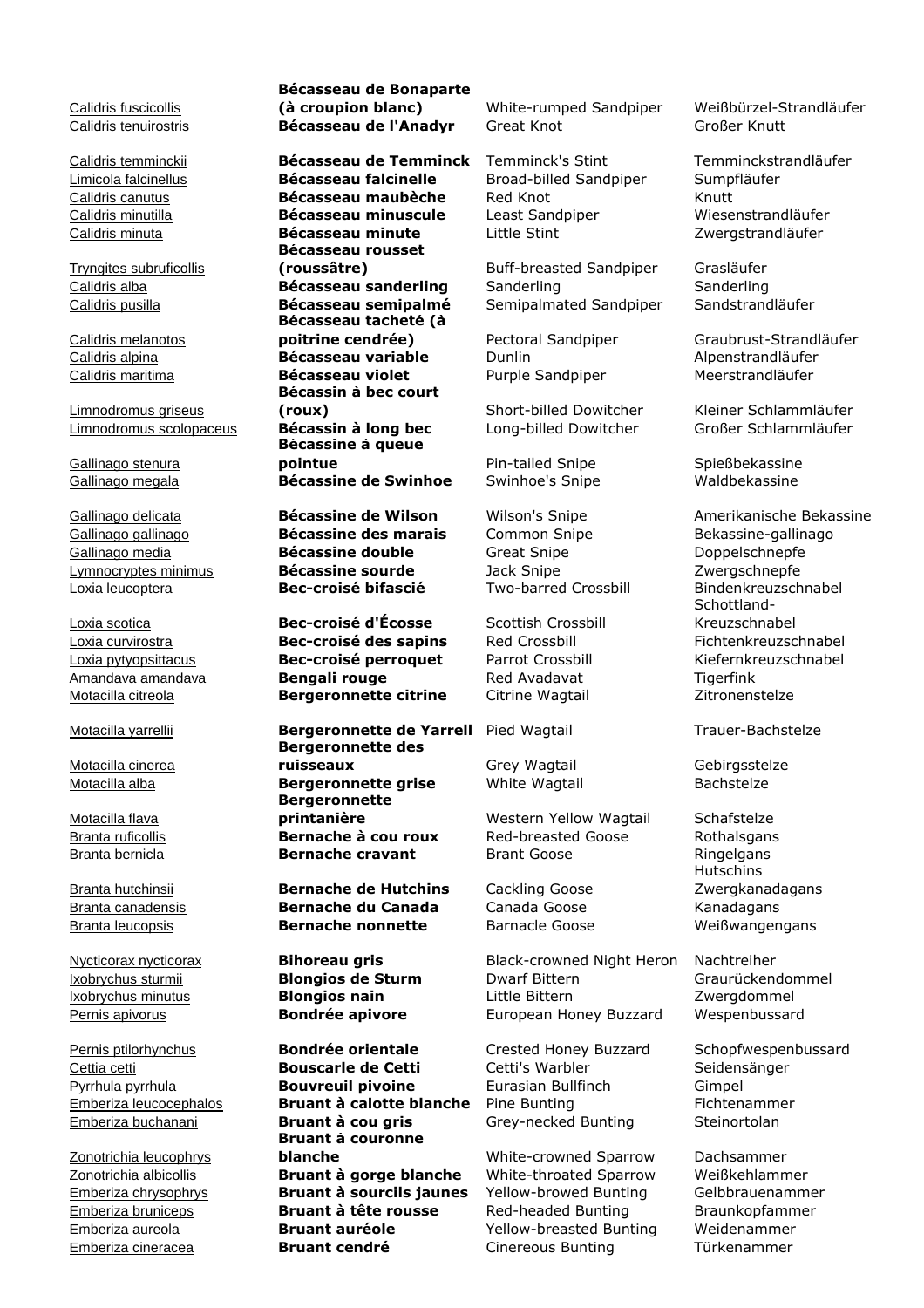Plectrophenax nivalis

Calcarius lapponicus

Luscinia calliope

# Anas americana

Tringa flavipes

Tringa melanoleuca

Melospiza melodia **Bruant chanteur** Song Sparrow Singammer Emberiza pallasi **Bruant de Pallas** Pallas's Reed Bunting Pallas-Ammer **Bruant des neiges (Plectrophane)** Snow Bunting Schneeammer Emberiza schoeniclus **Bruant des roseaux** Common Reed Bunting Rohrammer Emberiza sahari **Bruant du Sahara** House Bunting Hausammer-sahari Emberiza cia **Bruant fou** Rock Bunting Zippammer Emberiza citrinella **Bruant jaune** Yellowhammer Goldammer **Bruant lapon (Plectrophane)** Lapland Longspur Spornammer Emberiza spodocephala **Bruant masqué** Black-faced Bunting Maskenammer Emberiza melanocephala **Bruant mélanocéphale** Black-headed Bunting Kappenammer Emberiza pusilla **Bruant nain** Little Bunting Zwergammer Emberiza hortulana **Bruant ortolan** Ortolan Bunting Ortolan Emberiza calandra **Bruant proyer** Corn Bunting Grauammer Emberiza rutila **Bruant roux** Chestnut Bunting Rötelammer Emberiza rustica **Bruant rustique** Rustic Bunting Waldammer Emberiza striolata **Bruant striolé** Striolated Bunting Hausammer Emberiza cirlus **Bruant zizi** Cirl Bunting Zaunammer Pycnonotus leucotis **Bulbul à oreillons blancs** White-eared Bulbul Weisohrbülbül<br>Pycnonotus xanthopygos **Bulbul d'Arabie** White-spectacled Bulbul Vallombrosa-B Pycnonotus xanthopygos **Bulbul d'Arabie** White-spectacled Bulbul Vallombrosa-Bülbül Pycnonotus barbatus **Bulbul des jardins** Common Bulbul Graubülbül Circus pygargus **Busard cendré** Montagu's Harrier Wiesenweihe Circus aeruginosus **Busard des roseaux** Western Marsh Harrier Rohrweihe Circus macrourus **Busard pâle** Pallid Harrier Steppenweihe Circus cyaneus **Busard Saint-Martin** Northern Harrier Kornweihe

Botaurus lentiginosus **Butor d'Amérique** American Bittern Botaurus stellaris **Butor étoilé** Eurasian Bittern Rohrdommel Coturnix coturnix **Caille des blés** Common Quail Wachtel **Calliope sibérienne (rossignol calliope)** Siberian Rubythroat Rubinkehlchen Anas falcata **Canard à faucilles** Falcated Duck Sichelente **Canard à front blanc (d'Amérique)** American Wigeon

Aix sponsa **Canard carolin (branchu)** Wood Duck Brautente Anas strepera **Canard chipeau** Gadwall Schnatterente Anas platyrhynchos **Canard colvert** Mallard Mallard Stockente Anas capensis **Canard du Cap** Cape Teal Fahlente Aix galericulata **Canard mandarin** Mandarin Duck Mandarinente Anas rubripes **Canard noir Canard Dunkelente Canard noir** American Black Duck Dunkelente Anas acuta **Canard pilet** Northern Pintail Spiessente Anas penelope **Canard siffleur** Eurasian Wigeon Pfeifente Anas clypeata **Canard souchet** Northern Shoveler Löffelente Lonchura malacca **Capucin à dos marron** Chestnut Munia **Capuchauchnonne** Euodice malabarica **Capucin bec-de-plomb** Indian Silverbill Malabarfasänchen

Pheucticus ludovicianus **Cardinal à poitrine rose** Rose-breasted Grosbeak Rosenbrust-Kernknacker Nucifraga caryocatactes **Cassenoix moucheté** Spotted Nutcracker Tannenhäher Carduelis carduelis **Chardonneret élégant** European Goldfinch Stieglitz **Chevalier à pattes jaunes (Petit ch.)** Lesser Yellowlegs Kleiner Gelbschenkel Tringa nebularia **Chevalier aboyeur** Common Greenshank Grünschenkel Tringa erythropus **Chevalier arlequin** Spotted Redshank Dunkler Wasserläufer Xenus cinereus **Chevalier bargette** Terek Sandpiper Terekwasserläufer **Chevalier criard (Grand ch.)** Greater Yellowlegs Großer Gelbschenkel Tringa ochropus **Chevalier cul-blanc** Green Sandpiper Waldwasserläufer Tringa totanus **Chevalier gambette** Common Redshank Rotschenkel

Emberiza caesia **Bruant cendrillard** Cretzschmar's Bunting Grauortolan

Buteo buteo vulpinus **Buse des steppes** Western Steppe Buzzard Mäusebussard-vulpinus Buteo rufinus **Buse féroce** Long-legged Buzzard Adlerbussard Buteo lagopus **Buse pattue** Rough-legged Buzzard Rauhfußbussard Buteo buteo **Buse variable** Common Buzzard Mäusebussard

Nordamerikanische Rohrdommel

Nordamerikanische Pfeifente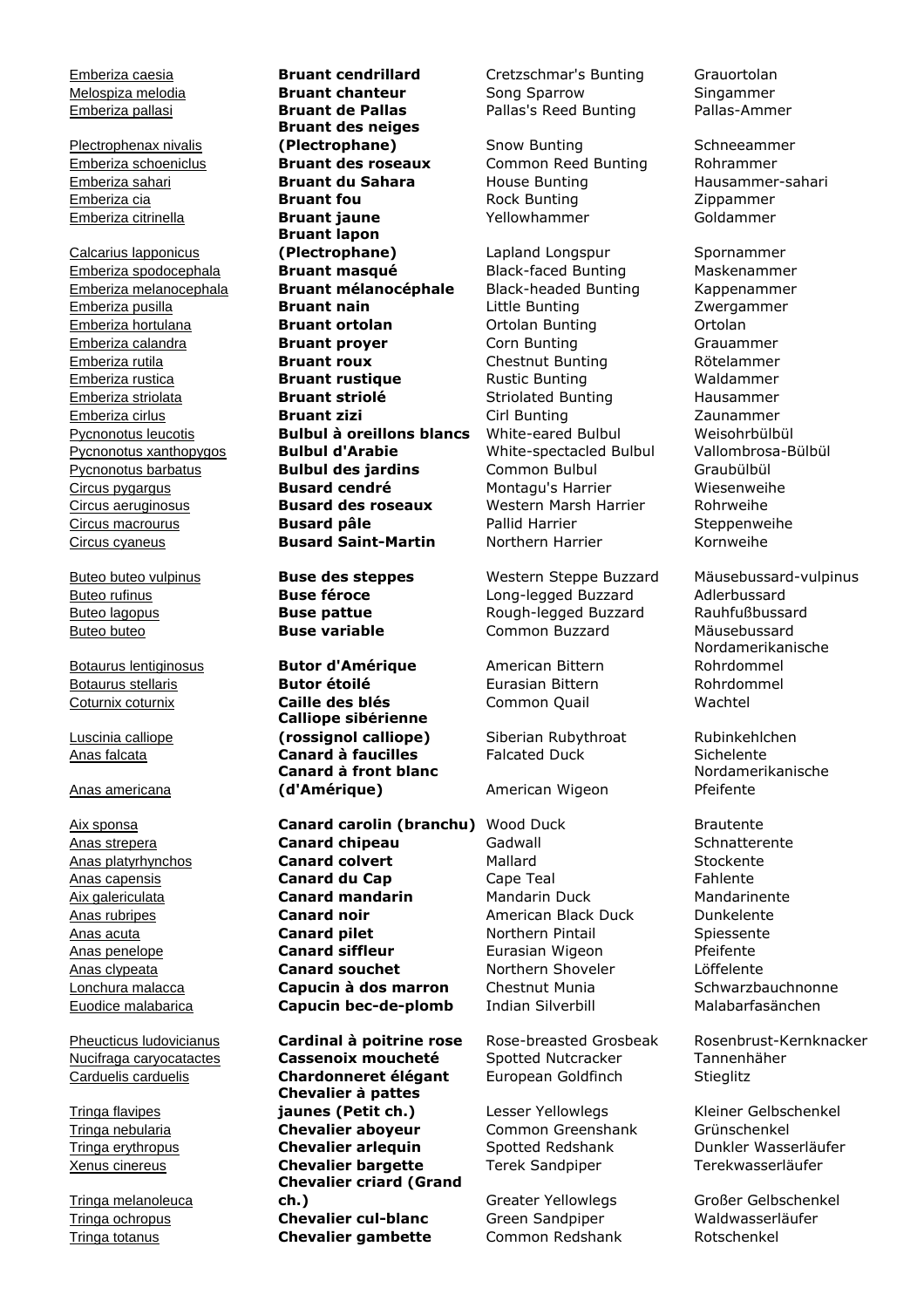Tringa glareola **Chevalier sylvain** 

Aegolius funereus

Cygnus columbianus

# Actitis macularius **Chevalier grivelé** Spotted Sandpiper Drosseluferläufer Actitis hypoleucos **Chevalier guignette** Common Sandpiper Flussuferläufer Tringa semipalmata **Chevalier semipalmé** Willet Schlammtreter

Tringa solitaria **Chevalier solitaire** Solitary Sandpiper Einsamer Wasserläufer Tringa stagnatilis **Chevalier stagnatile** Marsh Sandpiper Teichwasserläufer Athene noctua **Chevêche d'Athéna** Little Owl Steinkauz Glaucidium passerinum **Chevêchette d'Europe** Eurasian Pygmy Owl Sperlingskauz Pyrrhocorax graculus **Chocard à bec jaune** Alpine Chough Alpendohle Coloeus dauuricus **Choucas de Daourie** Daurian Jackdaw Elsterdohle Corvus monedula **Choucas des tours** Western Jackdaw Dohle Strix butleri **Chouette de Butler** Hume's Owl Fahlkauz Strix uralensis **Chouette de l'Oural** Ural Owl Habichtskauz **Chouette de Tengmalm (Nyctale) Boreal Owl** Rauhfusskauz Surnia ulula **Chouette épervière** Northern Hawk-Owl Sperbereule Strix aluco **Chouette hulotte** Tawny Owl Waldkauz Strix nebulosa **Chouette lapone** Great Grey Owl Bartkauz Ciconia ciconia **Cigogne blanche** White Stork Weissstorch **Ciconia nigra Cigogne noire** Black Stork Schwarzstorch Cinclus cinclus **Cincle plongeur** White-throated Dipper Wasseramsel Circaetus gallicus **Circaète Jean-le-Blanc** Short-toed Snake Eagle Schlangenadler Cisticola juncidis **Cisticole des joncs** Zitting Cisticola Cistensänger Galerida theklae **Cochevis de Thékla** Thekla Lark Theklalerche Galerida cristata **Cochevis huppé** Crested Lark Haubenlerche Callipepla californica **Colin de Californie** California Quail Schopfwachtel Colinus virginianus **Colin de Virginie** Northern Bobwhite Virginiawachtel Philomachus pugnax **Combattant varié** Ruff **Ruff** Kampfläufer Aratinga acuticaudata **Conure à tête bleue** Blue-crowned Parakeet Spitzschwanzsittich Nandayus nenday **Conure nanday** Nanday Parakeet Nandaysittich Mviopsitta monachus **Conure veuve** Monk Parakeet Mönchsittich Corvus rhipidurus **Corbeau à queue courte** Fan-tailed Raven Borstenrabe Corvus ruficollis **Corbeau brun** Brown-necked Raven Wüstenrabe Corvus splendens **Corbeau familier** House Crow Glanzkrähe Corvus frugilegus **Corbeau freux** Rook Saatkrähe Phalacrocorax aristotelis **Cormoran huppé** European Shag Krähenscharbe Microcarbo pygmeus **Cormoran pygmée** Pygmy Cormorant Zwergscharbe Corvus cornix **Corneille mantelée** Hooded Crow Nebelkrähe Corvus corone **Corneille noire** Carrion Crow Rabenkrähe Centropus senegalensis **Coucal du Sénégal** Senegal Coucal Spornkuckuck Clamator glandarius **Coucou geai** Great Spotted Cuckoo Häherkuckuck Cuculus canorus **Coucou gris** Common Cuckoo Kuckuck Cuculus optatus **Coucou oriental** Oriental Cuckoo Horsfieldkuckuck Coccyzus americanus **Coulicou à bec jaune** Yellow-billed Cuckoo Gelbschnabelkuckuck

Numenius tenuirostris **Courlis à bec grêle** Slender-billed Curlew Numenius arquata **Courlis cendré** Eurasian Curlew Grosser Brachvogel Numenius phaeopus **Courlis corlieu** Whimbrel Regenbrachvogel Numenius minutus **Courlis nain** Little Curlew Zwergbrachvogel Cursorius cursor **Courvite isabelle** Cream-colored Courser Rennvogel Ardeola ralloides **Crabier chevelu** Squacco Heron Rallenreiher Turdoides altirostris **Cratérope d'Irak** Iraq Babbler Rieddrossling Turdoides squamiceps **Cratérope écaillé** Arabian Babbler Graudrossling Turdoides fulva **Cratérope fauve** Fulvous Babbler Akaziendrossling Pyrrhocorax pyrrhocorax **Crave à bec rouge** Red-billed Chough Alpenkrähe Falco sparverius **Crécerelle d'Amérique** American Kestrel Buntfalke Cygnus cygnus **Cygne chanteur** Whooper Swan Singschwan **Cygne de Bewick (siffleur)** Tundra Swan Zwergschwan **Cygnus atratus Cygne noir** Black Swan Schwarzschwan Cygnus olor **Cygne tuberculé** Mute Swan Höckerschwan Dromas ardeola **Drome ardéole** Crab-plover Reiherläufer

Coccyzus erythropthalmus **Coulicou à bec noir** Black-billed Cuckoo Schwarzschnabelkuckuck Dünnschnabel-Brachvogel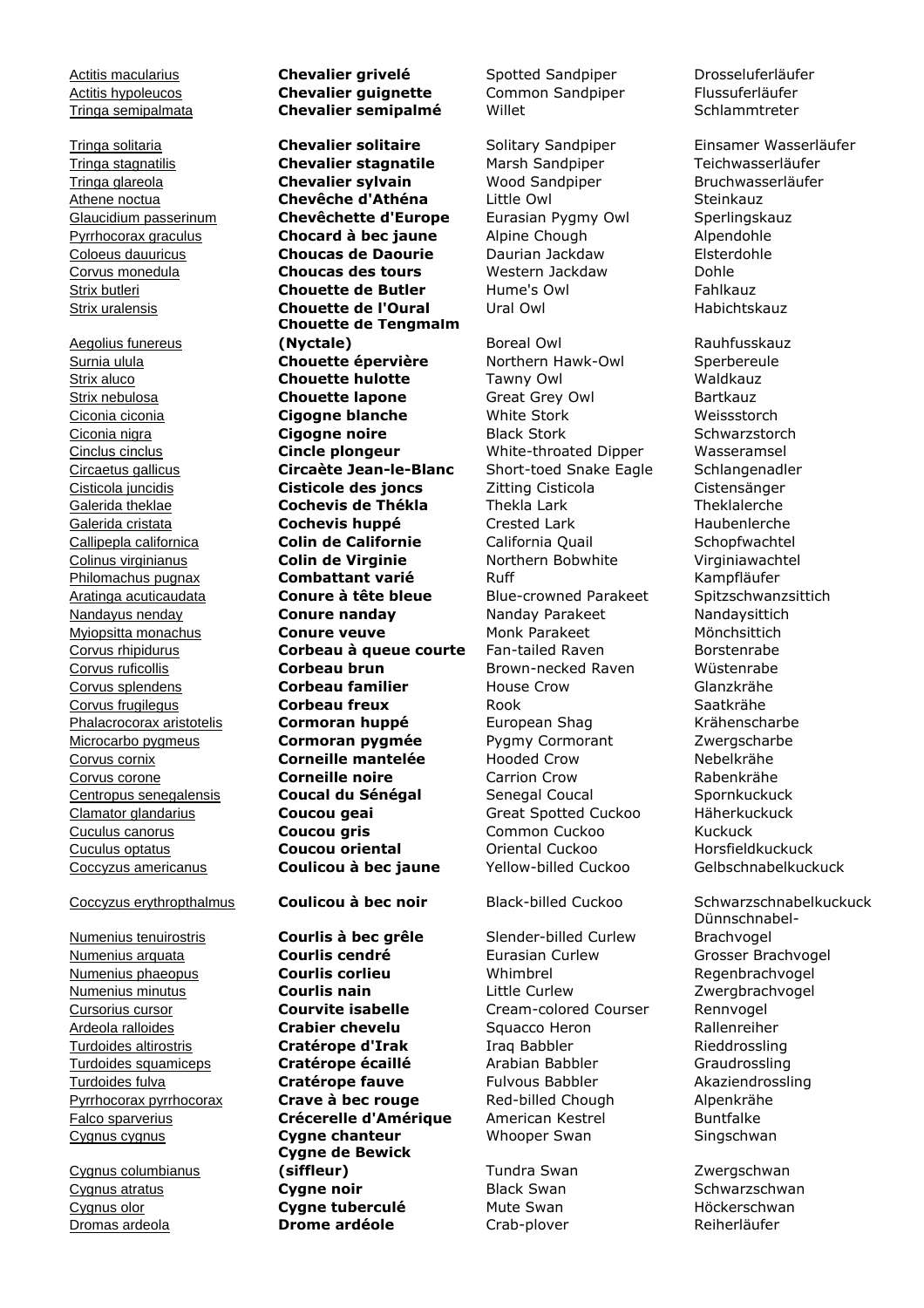Scotocerca inquieta

Caprimulgus ruficollis

**Dromoïque du désert (vif-argent)** Scrub Warbler Wüstenprinie Pinicola enucleator **Durbec des sapins** Pine Grosbeak Hakengimpel Himantopus himantopus **Échasse blanche** Black-winged Stilt Stelzenläufer Tyto alba **Effraie des clochers** Western Barn Owl Schleiereule Somateria mollissima **Eider à duvet** Common Eider Eiderente Somateria fischeri **Eider à lunettes** Spectacled Eider Plüschkopfente Somateria spectabilis **Eider à tête grise** King Eider **Eider Australia et ans an America** Prachteiderente Polysticta stelleri **Eider de Steller** Steller's Eider Scheckente Elanus caeruleus **Élanion blanc** Black-winged Kite Gleitaar **Engoulevent à collier roux Red-necked Nightiar** Rothals-Ziegenmelker Chordeiles minor **Engoulevent d'Amérique** Common Nighthawk Falkennachtschwalbe Caprimulgus nubicus **Engoulevent de Nubie** Nubian Nightjar Nubischer Ziegenmelker Caprimulgus europaeus **Engoulevent d'Europe** European Nightjar Ziegenmelker Caprimulgus aegyptius **Engoulevent du désert** Egyptian Nightjar Pharaonenziegenmelker Accipiter brevipes **Epervier à pieds courts** Levant Sparrowhawk Kurzfangsperber Accipiter nisus **Épervier d'Europe** Eurasian Sparrowhawk Sperber Oxyura jamaicensis **Érismature rousse** Ruddy Duck Schwarzkopf-Ruderente Pastor roseus **Etourneau roselin** Rosy Starling Rosenstar Sturnus vulgaris **Étourneau sansonnet** Common Starling Star Sturnus unicolor **Étourneau unicolore** Spotless Starling Einfarbstar Euplectes afer **Euplecte vorabé** Yellow-crowned Bishop Tahaweber Phasianus colchicus **Faisan de Colchide** Common Pheasant Fasan Chrysolophus amherstiae **Faisan de Lady Amherst** Lady Amherst's Pheasant Diamantfasan Chrysolophus pictus **Faisan doré** Golden Pheasant Goldfasan Syrmaticus reevesii **Faisan vénéré Reeves's Pheasant** Königsfasan Falco concolor **Faucon concolore** Sooty Falcon Schieferfalke Falco tinnunculus **Faucon crécerelle** Common Kestrel **Turmfalke** Falco naumanni **Faucon crécerellette** Lesser Kestrel Rötelfalke Falco pelegrinoides **Faucon de Barbarie** Barbary Falcon Wüstenfalke Falco amurensis **Faucon de l'Amour** Amur Falcon Amurfalke Falco eleonorae **Faucon d'Éléonore** Eleonora's Falcon Eleonorenfalke Falco columbarius **Faucon émerillon** Merlin Merlin Falco rusticolus **Faucon gerfaut** Gyrfalcon Gerfalke Falco subbuteo **Faucon hobereau** Eurasian Hobby Baumfalke Falco vespertinus **Faucon kobez** Red-footed Falcon Rotfussfalke Falco biarmicus **Faucon lanier** Lanner Falcon Lannerfalke Falco peregrinus **Faucon pèlerin** Peregrine Falcon Wanderfalke Falco cherrug **Faucon sacre** Saker Falcon Würgfalke Sylvia conspicillata **Fauvette à lunettes** Spectacled Warbler Brillengrasmücke Sylvia atricapilla **Fauvette à tête noire** Eurasian Blackcap Mönchsgrasmücke Sylvia curruca **Fauvette babillarde** Lesser Whitethroat Klappergrasmücke Sylvia leucomelaena **Fauvette d'Arabie** Arabian Warbler Blanford-Grasmücke Sylvia melanothorax **Fauvette de Chypre** Cyprus Warbler Schuppengrasmücke Sylvia deserticola **Fauvette de l'Atlas** Tristram's Warbler Atlasgrasmücke Sylvia mystacea **Fauvette de Ménétries** Menetries's Warbler Tamariskengrasmücke Sylvia ruppeli **Fauvette de Rüppell** Rüppell's Warbler Maskengrasmücke

Sylvia balearica **Fauvette des Baléares** Balearic Warbler Sylvia borin **Fauvette des jardins** Garden Warbler Gartengrasmücke

Sylvia deserti **Fauvette du désert** African Desert Warbler Sylvia nisoria **Fauvette épervière** Barred Warbler Sperbergrasmücke Sylvia communis **Fauvette grisette** Common Whitethroat Dorngrasmücke Sylvia melanocephala **Fauvette mélanocéphale** Sardinian Warbler Samtkopf-Grasmücke Sylvia nana **Fauvette naine** Asian Desert Warbler Wüstengrasmücke

Oxyura leucocephala **Érismature à tête blanche** White-headed Duck Weißkopf-Ruderente

Sylvia crassirostris **Fauvette orphéane** Eastern Orphean Warbler

Sylvia hortensis **Fauvette orphée** Western Orphean Warbler

Sardengrasmückebalearica Wüstengrasmückedeserti Orpheusgrasmückecrossirostris Orpheusgrasmückehortensis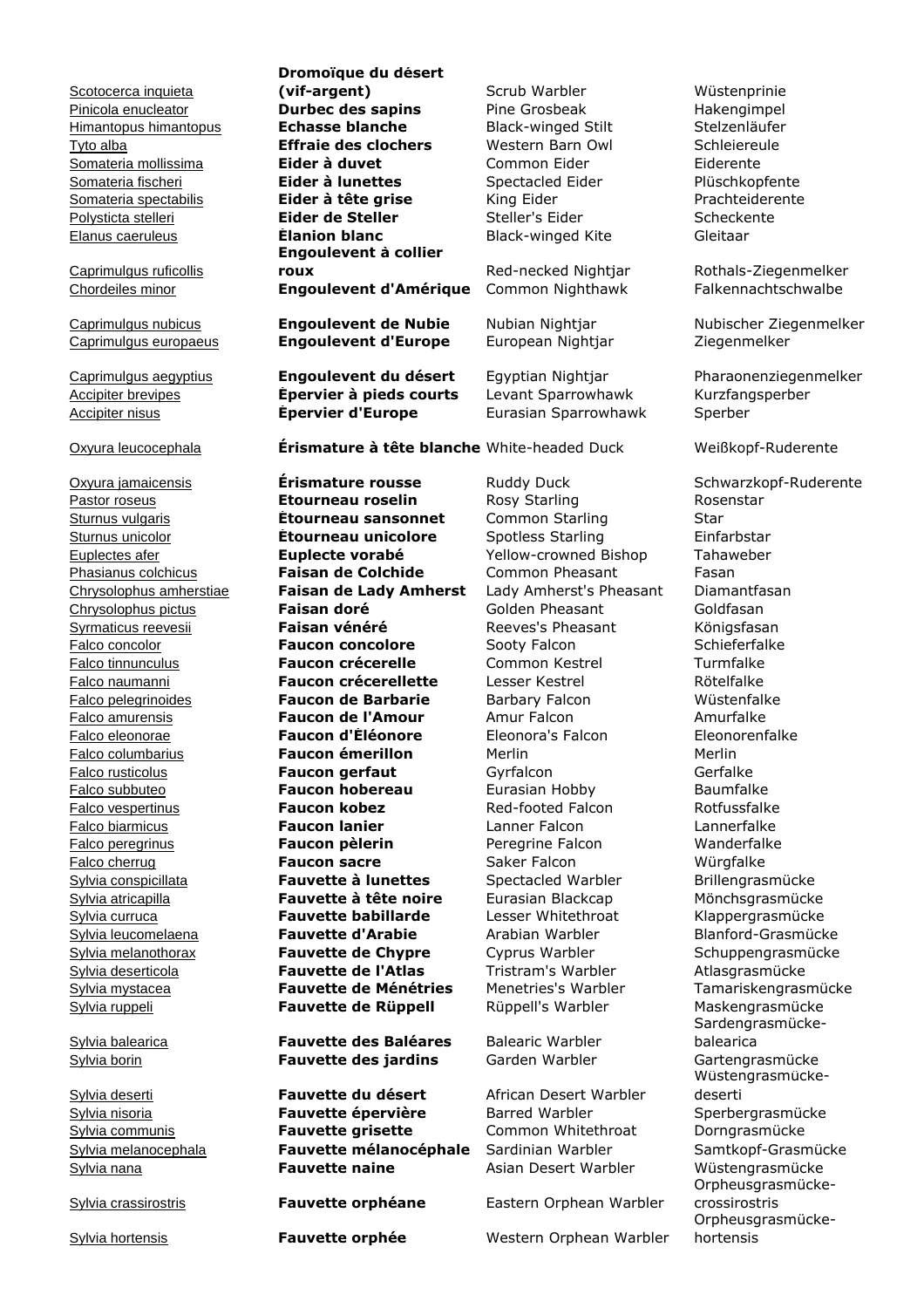Sylvia cantillans **Fauvette passerinette** Subalpine Warbler Weißbart-Grasmücke

## Fulica cristata

Francolinus bicalcaratus

Aythya collaris

Aythya affinis

Bucephala albeola

Ficedula semitorquata

Larus glaucoides

Sylvia undata **Fauvette pitchou** Dartford Warbler Provencegrasmücke Sylvia sarda **Fauvette sarde** Marmora's Warbler Sardengrasmücke Phoenicopterus ruber **Flamant des Caraïbes** American Flamingo Rosaflamingo Phoenicopterus chilensis **Flamant du Chili** Chilean Flamingo Chileflamingo Phoeniconaias minor **Flamant nain** Lesser Flamingo Zwergflamingo Phoenicopterus roseus **Flamant rose** Greater Flamingo Flamingo Sula leucogaster **Fou brun** Brown Booby Weißbauchtölpel Morus bassanus **Fou de Bassan** Northern Gannet Basstölpel **Foulque caronculée (à crête)** Red-knobbed Coot Kammbläßhuhn

Fulica americana **Foulque d'Amérique** American Coot Fulica atra **Foulque macroule** Eurasian Coot Blässhuhn **Francolin à double éperon** Double-spurred Francolin Doppelspornfrankolin<br> **Francolin d'Erckel** Erckel's Francolin Erckelfrankolin Pternistis erckelii **Francolin d'Erckel** Erckel's Francolin **Francolinus francolinus <b>Francolin noir** Black Francolin Halsbandfrankolin **Francoling** Fregata magnificens **Frégate superbe** Magnificent Frigatebird Prachtfregattvogel **Fuligule à bec cerclé (à collier)** Ring-necked Duck Ringschnabelente Aythya valisineria **Fuligule à dos blanc** Canvasback Riesentafelente **Fuligule à tête noire (Petit ful.)** Lesser Scaup Kleine Bergente Aythya americana **Fuligule à tête rouge** Redhead Rotkopfente Aythya ferina **Fuligule milouin** Common Pochard Tafelente Aythya marila **Fuligule milouinan** Greater Scaup Bergente Aythya fuligula **Fuligule morillon** Tufted Duck Reiherente Aythya nyroca **Fuligule nyroca** Ferruginous Duck Moorente Fulmarus glacialis **Fulmar boréal** Northern Fulmar Eissturmvogel Gallinula chloropus **Gallinule poule-d'eau** Common Moorhen Teichhuhn

**Garrot albéole (Petit**  garot) Bufflehead Büffelkopfente Bucephala islandica **Garrot d'Islande** Barrow's Goldeneye Spatelente Garrulus glandarius **Geai des chênes** Eurasian Jay Eichelhäher Tetrastes bonasia **Gélinotte des bois** Hazel Grouse Haselhuhn

Glareola nordmanni **Glaréole à ailes noires** Black-winged Pratincole

Glareola pratincola **Glaréole à collier** Collared Pratincole Rotflügel-Brachschwalbe Glareola maldivarum **Glaréole orientale** Oriental Pratincole Orientbrachschwalbe Ficedula albicollis **Gobemouche à collier** Collared Flycatcher Halsbandschnäpper **Gobemouche à demi-**

Muscicapa dauurica **Gobemouche brun** Asian Brown Flycatcher Braunschnäpper

Ficedula albicilla **Gobemouche de la taïga** Taiga Flycatcher Zwergschnäpper-albicilla

Ficedula speculigera **Gobemouche de l'Atlas** Atlas Flycatcher

Muscicapa striata **Gobemouche gris** Spotted Flycatcher Grauschnäpper

Ficedula parva **Gobemouche nain** Red-breasted Flycatcher Zwergschnäpper-parva Ficedula hypoleuca **Gobemouche noir** European Pied Flycatcher Trauerschnäpper **Goéland à ailes blanches (arctique)** Iceland Gull **Polarmöwe** Larus delawarensis **Goéland à bec cerclé** Ring-billed Gull Ringschnabelmöwe

Pterocles exustus **Ganga à ventre brun** Chestnut-bellied Sandgrouse BraunbauchFlughuhn Pterocles alchata **Ganga cata** Pin-tailed Sandgrouse Spießflughuhn Pterocles coronatus **Ganga couronné** Crowned Sandgrouse Kronenflughuhn

Pterocles lichtensteinii **Ganga de Lichtenstein** Lichtenstein's Sandgrouse Wellenflughuhn Pterocles senegallus **Ganga tacheté** Spotted Sandgrouse Tropfenflughuhn Pterocles orientalis **Ganga unibande** Black-bellied Sandgrouse Sandflughuhn Bucephala clangula **Garrot à oeil d'or** Common Goldeneye Schellente

**collier** Semicollared Flycatcher Halbringschnäpper

Amerikanisches Bläßhuhn

Schwarzflügel-Brachschwalbe

Trauerschnäpperspeculigera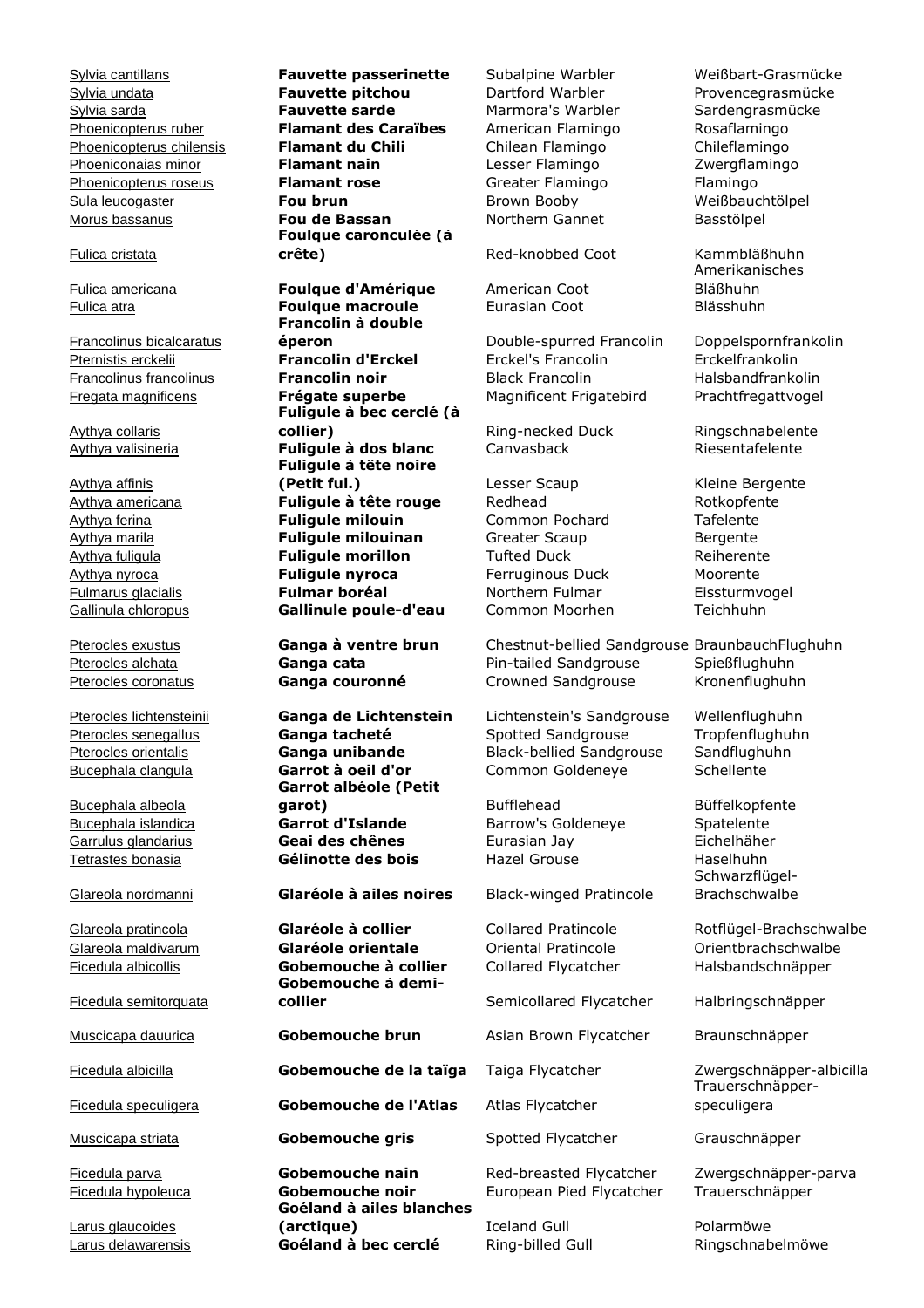Larus canus **Goéland cendré** 

Larus smithsonianus

Charadrius alexandrinus

Coccothraustes coccothraustes **Gros-bec casse-noyaux** Hawfinch Kernbeisser Hesperiphona vespertina **Gros-bec errant** Evening Grosbeak Abendkernbeisser Grus grus **Grue cendrée** Common Crane Kranich Grus leucogeranus **Grue de Sibérie** Siberian Crane Schneekranich Grus virgo **Grue demoiselle** Demoiselle Crane Jungfernkranich Grus canadensis **Grue du Canada** Sandhill Crane Kanadakranich

**Goéland d'Amérique) hudsonien** American Herring Gull Larus armenicus **Goéland d'Arménie** Armenian Gull **Armenienmöwe** Ichthyaetus audouinii **Goéland d'Audouin** Audouin's Gull Korallenmöwe Ichthyaetus hemprichii **Goéland de Hemprich** Sooty Gull Hemprichmöwe Larus heuglini **Goéland de Sibérie** Siberian Gull Silbermöwe-heuglini Ichthyaetus ichthyaetus **Goéland ichthyaète** Pallas's Gull Fischmöwe Larus michahellis **Goéland leucophée** Yellow-legged Gull Mittelmeermöwe Larus marinus **Goéland marin** Great Black-backed Gull Mantelmöwe Larus cachinnans **Goéland pontique** Caspian Gull Weisskopfmöwe Chroicocephalus genei **Goéland railleur** Slender-billed Gull Dünnschnabelmöwe Dolichonyx oryzivorus **Goglu des prés** Bobolink Bobolink Luscinia svecica **Gorgebleue à miroir** Bluethroat Blaukehlchen Corvus corax **Grand Corbeau** Northern Raven Kolkrabe Phalacrocorax carbo **Grand Cormoran** Great Cormorant Kormoran Charadrius hiaticula **Grand Gravelot** Common Ringed Plover Sandregenpfeifer Stercorarius skua **Grand Labbe** Great Skua Great Skua Tetrao urogallus **Grand Tétras** Western Capercaillie Auerhuhn Bubo ascalaphus **Grand-duc ascalaphe** Pharaoh Eagle-Owl Wüstenuhu Bubo bubo **Grand-duc d'Europe** Eurasian Eagle-Owl Uhu Ardea alba **Grande Aigrette** Great Egret Silberreiher **Gravelot à collier interrompu** Kentish Plover Charadrius leschenaultii **Gravelot de Leschenault** Greater Sand Plover Wüstenregenpfeifer Charadrius vociferus **Gravelot kildir** Killdeer

Charadrius semipalmatus **Gravelot semipalmé** Semipalmated Plover Podilymbus podiceps **Grèbe à bec bigarré** Pied-billed Grebe Bindentaucher Podiceps nigricollis **Grèbe à cou noir** Black-necked Grebe Schwarzhalstaucher Tachybaptus ruficollis **Grèbe castagneux** Little Grebe Zwergtaucher Podiceps auritus **Grèbe esclavon** Horned Grebe **Ohrentaucher** Podiceps cristatus **Grèbe huppé** Great Crested Grebe Haubentaucher Podiceps grisegena **Grèbe jougris** Red-necked Grebe Rothalstaucher Certhia familiaris **Grimpereau des bois** Eurasian Treecreeper Waldbaumläufer Certhia brachydactyla **Grimpereau des jardins** Short-toed Treecreeper Gartenbaumläufer Turdus eunomus **Grive à ailes rousses** Dusky Thrush Rostflügeldrossel Catharus ustulatus **Grive à dos olive** Swainson's Thrush Zwergdrossel Turdus atrogularis **Grive à gorge noire** Black-throated Thrush Schwarzkehldrossel Turdus ruficollis **Grive à gorge rousse** Red-throated Thrush Rotkehldrossel Catharus minimus **Grive à joues grises** Grey-cheeked Thrush Grauwangendrossel Turdus naumanni **Grive de Naumann** Naumann's Thrush Naumann-Drossel Zoothera sibirica **Grive de Sibérie** Siberian Thrush Schieferdrossel Zoothera aurea **Grive dorée** White's Thrush Erd-Drossel Turdus viscivorus **Grive draine** Mistle Thrush Misteldrossel Catharus fuscescens **Grive fauve** Veery Wilson-Drossel Turdus pilaris **Grive litorne** Fieldfare Wacholderdrossel Turdus iliacus **Grive mauvis** Redwing Rotdrossel Turdus philomelos **Grive musicienne** Song Thrush Singdrossel Turdus obscurus **Grive obscure (Merle)** Eyebrowed Thrush Weißbrauendrossel Catharus guttatus **Grive solitaire** Hermit Thrush Einsiedlerdrossel

Ichthyaetus leucophthalmus **Goéland à iris blanc** White-eyed Gull Weißaugenmöwe Larus argentatus **Goéland argenté** European Herring Gull Silbermöwe Larus hyperboreus **Goéland bourgmestre** Glaucous Gull Eismöwe Larus fuscus **Goéland brun** Lesser Black-backed Gull Heringsmöwe

Charadrius mongolus **Gravelot mongol** Lesser Sand Plover Mongolenregenpfeifer Charadrius pecuarius **Gravelot pâtre** Kittlitz's Plover Hirtenregenpfeifer

Amerikanische Silbermöwe Eurasiatischer Seeregenpfeifer Keilschwanz-Regenpfeifer

Amerikanischer Sandregenpfeifer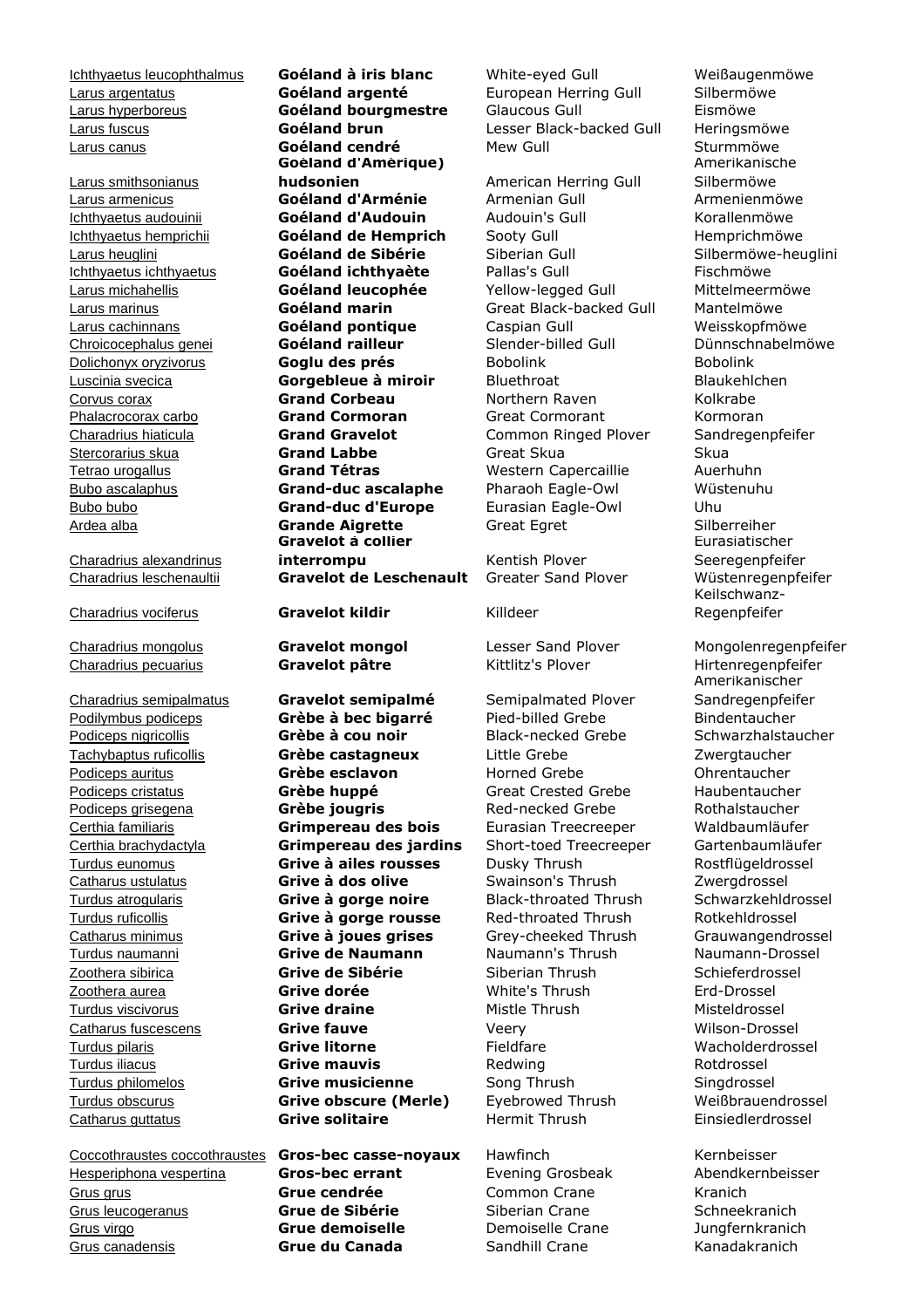Uria aalge

Mergus merganser

Bubulcus ibis

Bombycilla cedrorum

Stercorarius pomarinus **Labbe pomarin** Pomarine Skua Spatelraubmöwe

Chlidonias hybrida **Guifette moustac** Whiskered Tern Weißbart-Seeschwalbe Chlidonias niger **Guifette noire** Black Tern Trauerseeschwalbe Cepphus grylle **Guillemot à miroir** Black Guillemot Gryllteiste Uria lomvia **Guillemot de Brünnich** Thick-billed Murre Dickschnabellumme **Guillemot de Troïl (G. marmette)** Common Murre Trottellumme Gypaetus barbatus **Gypaète barbu** Bearded Vulture Bartgeier

Clangula hyemalis **Harelde boréale (kakawi)** Long-tailed Duck Eisente Bubo scandiacus **Harfang des neiges** Snowy Owl Schnee-Eule **Harle bièvre (Grand Harle)** Common Merganser Gänsesäger Lophodytes cucullatus **Harle couronné** Hooded Merganser Kappensäger Mergus serrator **Harle huppé** Red-breasted Merganser Mittelsäger Mergellus albellus **Harle piette** Smew Zwergsäger Ardea cinerea **Héron cendré** Grey Heron Graureiher **Héron garde-boeufs (d'Afrique)** Western Cattle Egret Kuhreiher Ardea goliath **Héron goliath** Goliath Heron Goliathreiher Ardea purpurea **Héron pourpré** Purple Heron Purpurreiher Butorides striata **Héron strié** Striated Heron Mangrovereiher Butorides virescens **Héron vert** Green Heron Grünreiher Asio flammeus **Hibou des marais** Short-eared Owl Sumpfohreule Asio capensis **Hibou du Cap** Marsh Owl Kapohreule Asio otus **Hibou moyen-duc** Long-eared Owl Waldohreule Petrochelidon pyrrhonota **Hirondelle à front blanc** American Cliff Swallow Fahlstirnschwalbe Delichon urbicum **Hirondelle de fenêtre** Common House Martin Mehlschwalbe Riparia riparia **Hirondelle de rivage** Sand Martin Uferschwalbe Ptyonoprogne rupestris **Hirondelle de rochers** Eurasian Crag Martin Felsenschwalbe Ptyonoprogne fuligula **Hirondelle isabelline** Rock Martin Steinschwalbe Riparia paludicola **Hirondelle paludicole** Brown-throated Martin Braunkehluferschwalbe Cecropis daurica **Hirondelle rousseline** Red-rumped Swallow Rötelschwalbe Hirundo rustica **Hirondelle rustique** Barn Swallow Rauchschwalbe Haematopus ostralegus **Huîtrier pie** Eurasian Oystercatcher Austernfischer Upupa epops **Huppe fasciée** Eurasian Hoopoe Wiedehopf Hypocolius ampelinus **Hypocolius gris** Hypocolius Seidenwürger Iduna caligata **Hypolaïs bottée** Booted Warbler Buschspötter Hippolais olivetorum **Hypolaïs des oliviers** Olive-tree Warbler Olivenspötter Hippolais languida **Hypolaïs d'Upcher** Upcher's Warbler Dornspötter Hippolais icterina **Hypolaïs ictérine** Icterine Warbler Gelbspötter

Iduna pallida **Hypolaïs pâle** Eastern Olivaceous Warbler Blaßspötter **Jaseur des cèdres (d'Amérique)** Cedar Waxwing Zedernseidenschwanz Junco hyemalis **Junco ardoisé** Dark-eyed Junco Junko Ketupa zeylonensis **Kétoupa brun** Brown Fish Owl Fischuhu Stercorarius longicaudus **Labbe à longue queue** Long-tailed Jaeger Falkenraubmöwe

Merops persicus **Guêpier de Perse** Blue-cheeked Bee-eater Blauwangenspint **Merops apiaster Cunity Guêpier d'Europe** Furopean Bee-eater Bienenfresser<br>
Merops orientalis **Guêpier d'Orient** Green Bee-eater Smaraqdspint **Guêpier d'Orient** Green Bee-eater Smaragdspint

Iduna opaca **Hypolaïs obscure** Western Olivaceous Warbler Blaßspötter-opaca

Hippolais polyglotta **Hypolaïs polyglotte** Melodious Warbler Orpheusspötter Iduna rama **Hypolaïs rama** Sykes's Warbler Buschspötter-rama **Geronticus eremita Ibis chauve Northern Bald Ibis** Waldrapp<br> **Plegadis falcinellus Ibis falcinelle** Glossy Ibis Gichler Sichler Plegadis falcinellus **Ibis falcinelle** Glossy Ibis Sichler Threskiornis aethiopicus **Ibis sacré** African Sacred Ibis HeiligerIbis Agapornis fischeri **Inséparable de Fischer** Fischer's Lovebird Pfirsichköpfchen Irania gutturalis **Iranie à gorge blanche** White-throated Robin Weißkehlsänger Bombycilla garrulus **Jaseur boréal** Bohemian Waxwing Seidenschwanz

Chlidonias leucopterus **Guifette leucoptère** White-winged Tern Weißflügel-Seeschwalbe

Stercorarius parasiticus **Labbe parasite** Parasitic Jaeger Schmarotzerraubmöwe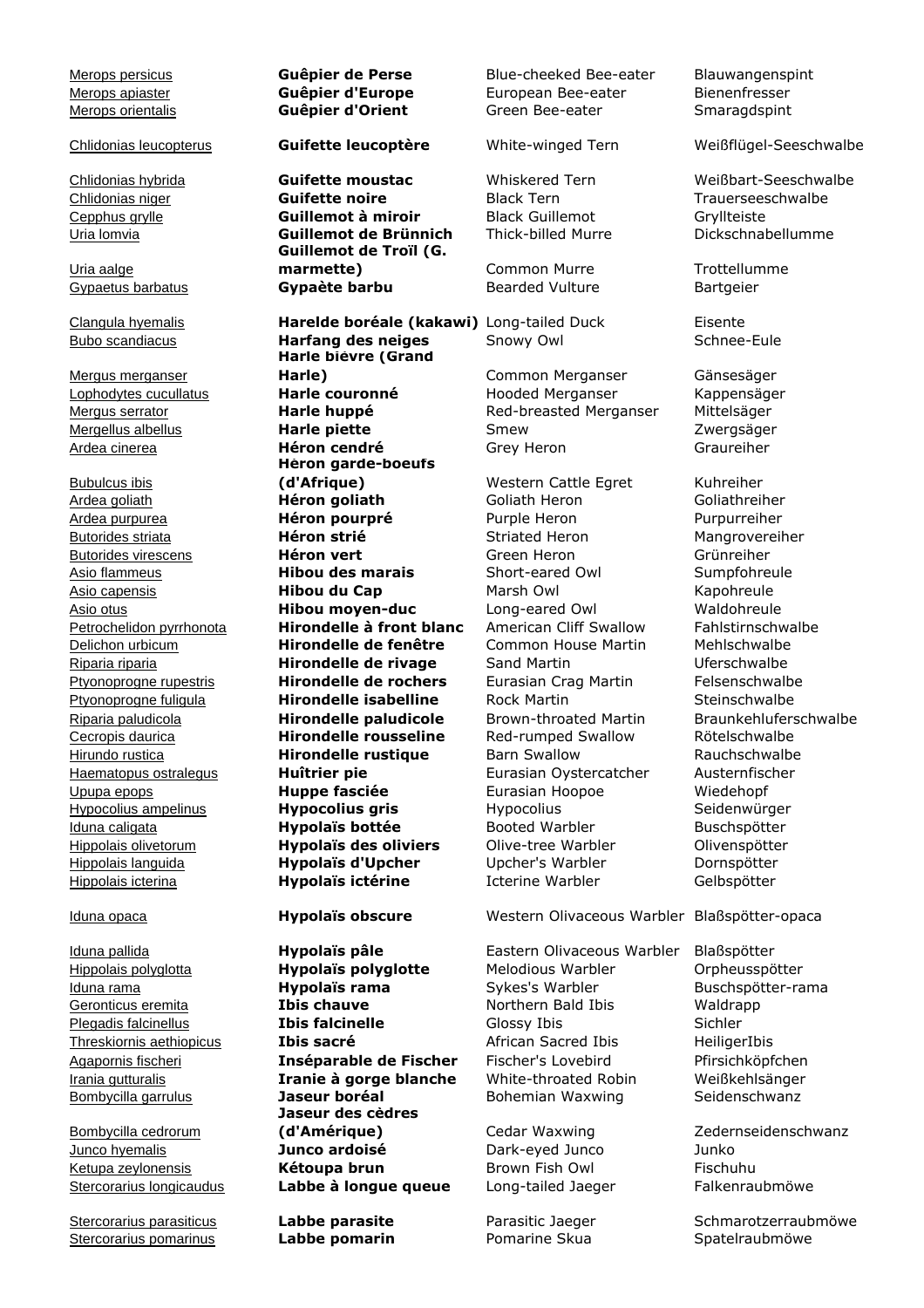Lagopus lagopus **Lagopède des saules** Willow Ptarmigan Moorschneehuhn Carduelis flavirostris **Linotte à bec jaune** Twite Berghänfling Carduelis cannabina **Linotte mélodieuse** Common Linnet Bluthänfling

Locustella certhiola **Locustelle de Pallas**

Locustella naevia **Locustelle tachetée**

## Melanitta deglandi

Halcyon smyrnensis

## Megaceryle alcyon

Milvus aegyptius

Logopus lagopus scoticus **Lagopède d'Ecosse** Red Grouse

Locustella fluviatilis **Locustelle fluviatile** River Warbler Schlagschwirl Locustella lanceolata **Locustelle lancéolée** Lanceolated Warbler Strichelschwirl Locustella luscinioides **Locustelle luscinioïde** Savi's Warbler Rohrschwirl

Oriolus oriolus **Loriot d'Europe** Eurasian Golden Oriole Pirol Acrocephalus melanopogon **Lusciniole à moustaches** Moustached Warbler Mariskensänger Fratercula arctica **Macareux moine** Atlantic Puffin Papageitaucher **Macreuse à ailes blanches** White-winged Scoter Amerikanische Samtente

Melanitta americana **Macreuse à bec jaune** Black Scoter Melanitta perspicillata **Macreuse à front blanc** Surf Scoter Brillenente Melanitta fusca **Macreuse brune** Velvet Scoter Samtente Melanitta nigra **Macreuse noire** Common Scoter Trauerente Porzana pusilla **Marouette de Baillon** Baillon's Crake Zwergsumpfhuhn Porzana carolina **Marouette de Caroline** Sora Carolinasumpfhuhn Porzana porzana **Marouette ponctuée** Spotted Crake Tüpfelsumpfhuhn Porzana parva **Marouette poussin** Little Crake Kleines Sumpfhuhn Acridotheres tristis **Martin triste** Common Myna Hirtenmaina **Martin-chasseur de Smyrne** White-throated Kingfisher Braunliest Tachymarptis melba **Martinet à ventre blanc** Alpine Swift Alpensegler Apus caffer **Martinet cafre** White-rumped Swift Kaffernsegler Apus pacificus **Martinet de Sibérie** Fork-tailed Swift Pazifiksegler Apus affinis **Martinet des maisons** Little Swift Stubbstjärtsegler

> **Martin-pêcheur**  d'Amérique **Belted Kingfisher** Gürtelfischer

Alcedo atthis **Martin-pêcheur d'Europe** Common Kingfisher Eisvogel Alle alle **Mergule nain** Little Auk Krabbentaucher Turdus torquatus **Merle à plastron** Ring Ouzel Ringdrossel Turdus migratorius **Merle d'Amérique** American Robin Manderdrossel Turdus merula **Merle noir** Common Blackbird Amsel

Aegithalos caudatus **Mésange à longue queue** Long-tailed Tit Schwanzmeise Cyanistes cyanus **Mésange azurée** Azure Tit Lasurmeise Cyanistes caeruleus **Mésange bleue** Eurasian Blue Tit Blaumeise Poecile montanus **Mésange boréale** Willow Tit Weidenmeise Parus major **Mésange charbonnière** Great Tit Kohlmeise Lophophanes cristatus **Mésange huppée** European Crested Tit Haubenmeise Poecile cinctus **Mésange lapone** Grey-headed Chickadee Lapplandmeise Poecile lugubris **Mésange lugubre** Sombre Tit Balkanmeise Periparus ater **Mésange noire** Coal Tit Tannenmeise Poecile palustris **Mésange nonnette** Marsh Tit Sumpfmeise Cyanistes teneriffae **Mésange nord-africaine** African Blue Tit Kanarenmeise Perisoreus infaustus **Mésangeai imitateur** Siberian Jay Unglückshäher **Milan à bec jaune (d'Afrique)** Yellow-billed Kite Schwarzmilan-aegyptius Milvus migrans **Milan noir** Black Kite Schwarzmilan Milvus milvus **Milan royal** Red Kite **Rotmilan**<br>Gymnoris xanthocollis **Moineau à gorge jaune** Yellow-throated Sparrow Gelbkehls Moineau à gorge jaune Yellow-throated Sparrow Gelbkehlsperling

Pallas's Grasshopper Warbler Streifenschwirl Common Grasshopper Warbler Feldschwirl

Apus apus **Martinet noir** Common Swift Mauersegler Apus pallidus **Martinet pâle** Pallid Swift Fahlsegler Chaetura pelagica **Martinet ramoneur** Chimney Swift Schornsteinsegler Apus unicolor **Martinet unicolore** Plain Swift Einfarbsegler

Lagopus muta **Lagopède alpin** Rock Ptarmigan Alpenschneehuhn **Schottisches** Moorschneehuhn

Amerikanische **Trauerente** 

Hirundapus caudacutus **Martinet épineux** White-throated Needletail Stachelschwanzsegler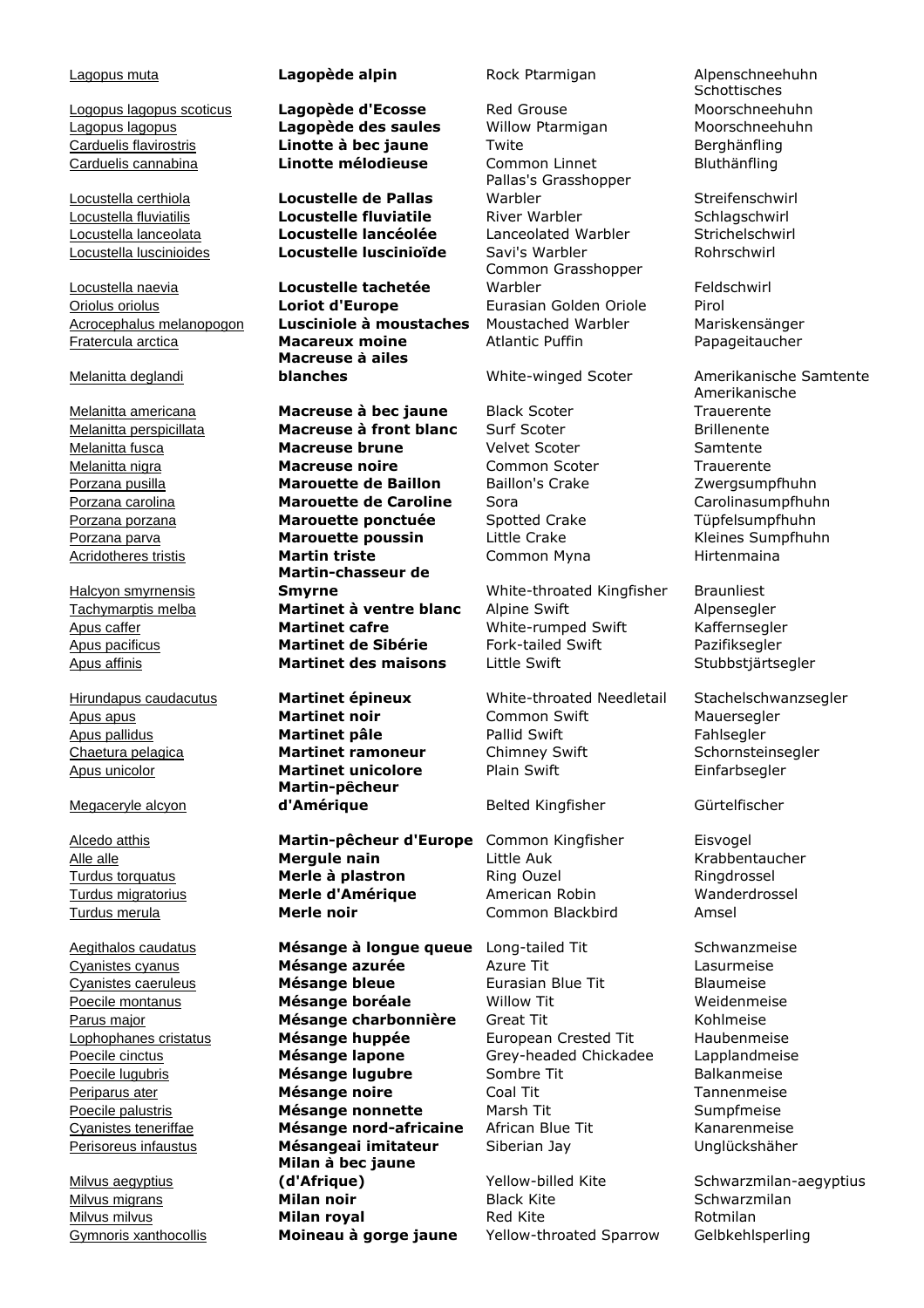Passer simplex **Moineau blanc** Desert Sparrow Wüstensperling Passer italiae **Moineau cisalpin** Italian Sparrow Italiensperling Passer moabiticus **Moineau de la mer Morte** Dead Sea Sparrow Moabsperling Passer domesticus **Moineau domestique** House Sparrow **Haussperling**<br>
Passer hispaniolensis **Moineau espagnol** Spanish Sparrow Weidensperling Passer hispaniolensis **Moineau espagnol** Spanish Sparrow Passer montanus **Moineau friquet** Eurasian Tree Sparrow Feldsperling Carpospiza brachydactyla **Moineau pâle** Pale Rockfinch Fahlsperling Petronia petronia **Moineau soulcie** Rock Sparrow Steinsperling Eremopterix nigriceps **Moinelette à front blanc** Black-crowned Sparrow-Lark Weißstirnlerche Monticola solitarius **Monticole bleu (M. bleu)** Blue Rock Thrush Blaumerle Monticola saxatilis **Monticole de roche** Rufous-tailed Rock Thrush Steinrötel Dumetella carolinensis **Moqueur chat** Grey Catbird Katzendrossel Chroicocephalus cirrocephalus **Mouette à tête grise** Grey-hooded Gull Graukopfmöwe Leucophaeus atricilla **Mouette atricille** Laughing Gull Aztekenmöwe Pagophila eburnea **Mouette blanche** Ivory Gull Elfenbeinmöwe Chroicocephalus philadelphia **Mouette de Bonaparte** Bonaparte's Gull Bonapartemöwe Leucophaeus pipixcan **Mouette de Franklin** Franklin's Gull Präriemöwe Rhodostethia rosea **Mouette de Ross (rosée)** Ross's Gull **Rosenmöwe** Rosenmöwe Xema sabini **Mouette de Sabine** Sabine's Gull Schwalbenmöwe Ichthyaetus melanocephalus **Mouette mélanocéphale** Mediterranean Gull Schwarzkopfmöwe Hydrocoloeus minutus **Mouette pygmée** Little Gull Zwergmöwe Chroicocephalus ridibundus **Mouette rieuse** Black-headed Gull Lachmöwe Rissa tridactyla **Mouette tridactyle** Black-legged Kittiwake Dreizehenmöwe Netta rufina **Nette rousse** Red-crested Pochard Kolbenente Montifringilla nivalis **Niverolle alpine** White-winged Snowfinch Schneesperling Oceanodroma leucorhoa **Océanite cul-blanc** Leach's Storm Petrel Wellenläufer Oceanodroma castro **Océanite de Castro** Band-rumped Storm Petrel Madeira-Wellenlaeufer Oceanodroma monorhis **Océanite de Swinhoe** Swinhoe's Storm Petrel Swinhoewellenläufer Oceanites oceanicus **Océanite de Wilson** Wilson's Storm Petrel Buntfuß-Sturmschwalbe Pelagodroma marina **Océanite frégate** White-faced Storm Petrel Weißgesicht-Sturmschwalbe Hydrobates pelagicus **Océanite tempête** European Storm Petrel Sturmschwalbe Burhinus oedicnemus **Oedicnème criard** Eurasian Stone-curlew Triel Burhinus senegalensis **Oedicnème du Sénégal** Senegal Thick-knee Senegaltriel Anser brachyrhynchus **Oie à bec court** Pink-footed Goose Kurzschnabelgans Anser indicus **Oie à tête barrée** Bar-headed Goose Streifengans Anser anser **Oie cendrée** Greylag Goose Graugans Chen rossii **Oie de Ross** Ross's Goose Zwergschneegans Anser fabalis **Oie des moissons** Taiga Bean Goose Saatgans Chen caerulescens **Oie des neiges** Snow Goose Schneegans Chen canagica **Oie empereur** Emperor Goose Kaisergans Anser erythropus **Oie naine** Lesser White-fronted Goose Zwerggans Anser albifrons **Oie rieuse** Greater White-fronted Goose Bläßgans **Icterus galbula Criole de Baltimore** Baltimore Oriole Baltimore Trupial Alopochen aegyptiaca **Ouette d'Égypte** Egyptian Goose Nilgans Ardeotis arabs **Cutarde arabe** Arabian Bustard Arabertrappe **Otis tarda Channele Coutarde barbue** Great Bustard Großtrappe Tetrax tetrax **Outarde canepetière** Little Bustard Zwergtrappe Chlamydotis macqueenii **Outarde de Macqueen** Macqueen's Bustard Asiatische Kragentrappe Chlamydotis undulata **Outarde houbara** Houbara Bustard Große Kragentrappe Panurus biarmicus **Panure à moustaches** Bearded Reedling Bartmeise Parula americana **Paruline à collier** Morthern Parula Meisenwaldsänger Dendroica auduboni **Paruline à croupion jaune** Audubon's Warbler Kronwaldsänger

Seiurus aurocapilla **Paruline couronnée** Ovenbird Pieperwaldsänger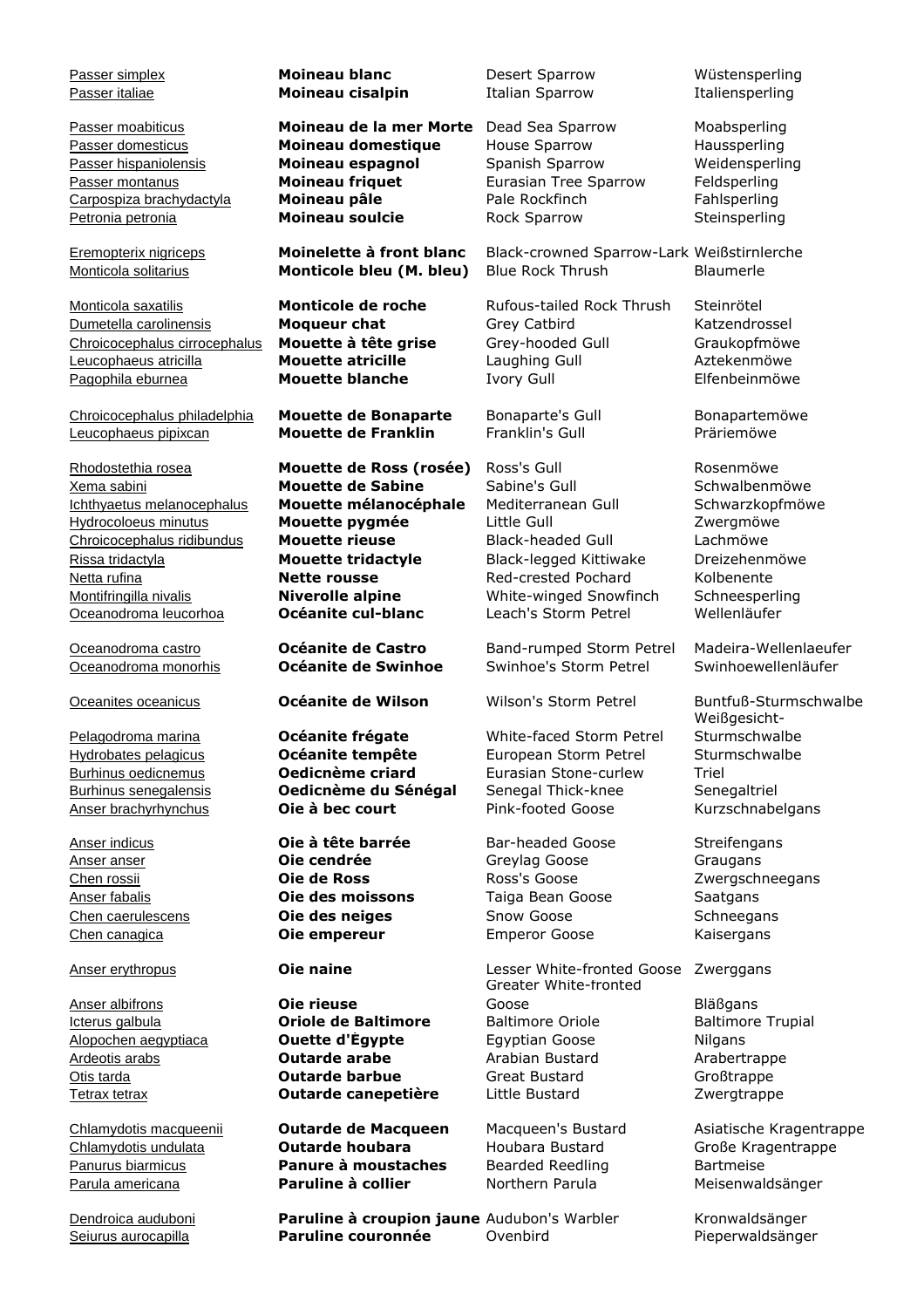Psittacula krameri **Perruche à collier** Rose-ringed Parakeet Halsbandsittich

Acrocephalus paludicola **Phragmite aquatique** Aquatic Warbler Seggenrohrsänger

Acrocephalus schoenobaenus **Phragmite des joncs** Sedge Warbler Schilfrohrsänger

Picoides tridactylus **Pic tridactyle**

Picus viridis **Pic vert**

Lanius minor

Lanius phoenicuroides

Parkesia noveboracensis **Paruline des ruisseaux** Northern Waterthrush Drosselwaldsänger Setophaga ruticilla **Paruline flamboyante** American Redstart Schnäpperwaldsänger Dendroica aestiva **Paruline jaune** American Yellow Warbler Goldwaldsänger Geothlypis trichas **Paruline masquée** Common Yellowthroat Weidengelbkehlchen<br>Monitilia varia **Paruline noir et blanc** Black-and-white Warbler Kletterwaldsänger Mniotilta varia **Paruline noir et blanc** Black-and-white Warbler Kletterwaldsänger Oreothlypis peregrina **Paruline obscure** Tennessee Warbler Brauenwaldsänger Dendroica striata **Paruline rayée** Blackpoll Warbler Kappenwaldsänger Passerina cyanea **Passerin indigo** Indigo Bunting Indigofink Pelecanus onocrotalus **Pélican blanc** Great White Pelican Rosapelikan Pelecanus crispus **Pélican frisé** Dalmatian Pelican Krauskopfpelikan Pelecanus rufescens **Pélican gris** Pink-backed Pelican Rötelpelikan Alectoris graeca **Perdrix bartavelle** Rock Partridge Steinhuhn Alectoris chukar **Perdrix choukar** Chukar Partridge Chukarhuhn

Charadrius dubius **Petit Gravelot** Little Ringed Plover Flussregenpfeifer Otus brucei **Petit-duc de Bruce** Pallid Scops Owl Streifenohreule Otus scops **Petit-duc scops** Eurasian Scops Owl Zwergohreule Bulweria bulwerii **Pétrel de Bulwer** Bulwer's Petrel Bulwersturmvogel Pterodroma madeira **Pétrel de Madère** Zino's Petrel Madeirasturmvogel

Phalaropus lobatus **Phalarope à bec étroit** Red-necked Phalarope Odinshühnchen Phalaropus fulicarius **Phalarope à bec large** Red Phalarope Thorshühnchen Phalaropus tricolor **Phalarope de Wilson** Wilson's Phalarope Wilsonwassertreter

Cyanopica cyanus **Pie bleue Prie Azure-winged Magpie** Blauelster **Pie-grièche à poitrine rose Lesser Grey Shrike** Schwarzstirnwürger

Lanius senator **Pie-grièche à tête rousse** Woodchat Shrike Rotkopfwürger Lanius cristatus **Pie-grièche brune** Brown Shrike Braunwürger

**Pie-grièche du Turkestan**  (à queue rousse) Red-tailed Shrike Lanius collurio **Pie-grièche écorcheur** Red-backed Shrike Neuntöter

Alectoris barbara **Perdrix gambra** Barbary Partridge Felsenhuhn Perdix perdix **Perdrix grise Grey Partridge** Rebhuhn Alectoris rufa **Perdrix rouge** Red-legged Partridge Rothuhn

Dendrocopos leucotos **Pic à dos blanc** White-backed Woodpecker Weißrückenspecht

Picus canus **Pic cendré** Grey-headed Woodpecker Grauspecht Picus vaillantii **Pic de Levaillant** Levaillant's Woodpecker Vaillantspecht

Dendrocopos major **Pic épeiche** Great Spotted Woodpecker Buntspecht

Dendrocopos minor **Pic épeichette** Lesser Spotted Woodpecker Kleinspecht Sphyrapicus varius **Pic maculé** Yellow-bellied Sapsucker Gelbbauch-Saftlecker

Dendrocopos medius **Pic mar** Middle Spotted Woodpecker Mittelspecht Dryocopus martius **Pic noir** Black Woodpecker Schwarzspecht **Dendrocopos syriacus <b>Pic syriaque** Syrian Woodpecker Blutspecht Eurasian Three-toed European Green Woodpecker Grünspecht Pica pica **Pie bavarde** Eurasian Magpie Elster

Ammoperdix heyi **Perdrix de Hey** Sand Partridge Arabisches Wüstenhuhn

Ammoperdix griseogularis **Perdrix si-si** See-see Partridge Persisches Wüstenhuhn

Psittacula eupatria **Perruche d'Alexandre** Alexandrine Parakeet Großer Alexandersittich

Pterodroma feae **Pétrel gongon** Fea's Petrel **Kapverden-Sturmvogel** Kapverden-Sturmvogel

Phaethon aethereus **Phaéton à bec rouge** Red-billed Tropicbird Rotschnabel-Tropikvogel

Dreizehenspecht

Neuntöterphoenicuroides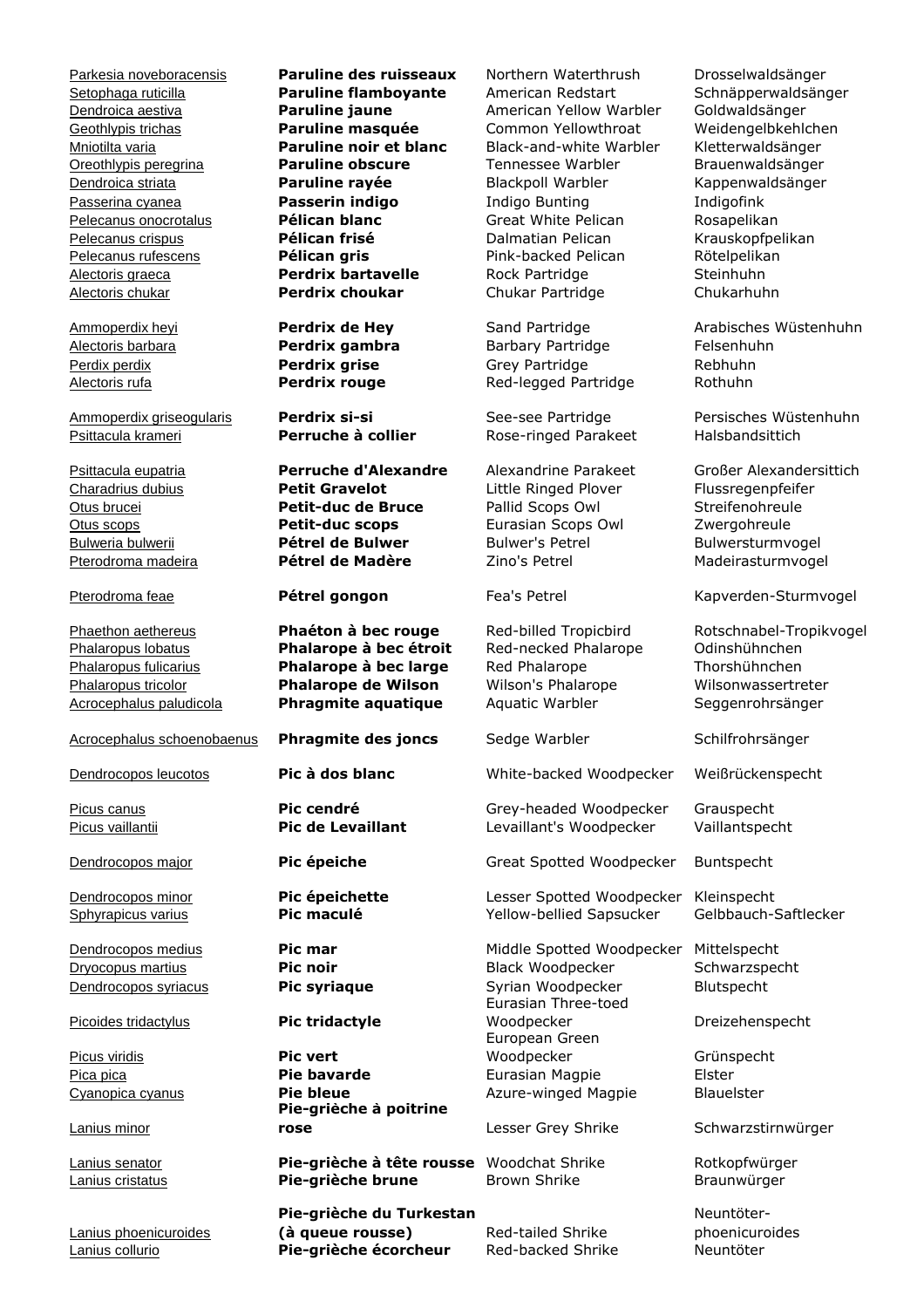Columba livia (var. domestica) **Pigeon biset feral** Columba oenas **Pigeon colombin** Stock Dove Hohltaube Columba bollii **Pigeon de Bolle** Bolle's Pigeon Bolle's Pigeon Bolles Lorbeertaube Columba junoniae **Pigeon des lauriers** Laurel Pigeon Lorbeertaube Columba palumbus **Pigeon ramier** Common Wood Pigeon Ringeltaube Columba trocaz **Pigeon trocaz** Trocaz Pigeon Silberhalstaube

Alca torda

Anthus rubescens

Gavia immer

Phylloscopus plumbeitarsus Phylloscopus fuscatus **Pouillot brun** Dusky Warbler Dunkellaubsänger

Phylloscopus schwarzi **Pouillot de Schwarz** Radde's Warbler Bartlaubsänger Phylloscopus collybita tristis **Pouillot de Sibérie** Siberian Chiffchaff Sibirien-Zilpzalp

Lanius excubitor **Pie-grièche grise** Great Grey Shrike Raubwürger Lanius isabellinus **Pie-grièche isabelle** Isabelline Shrike Isabellenwuerger Lanius nubicus **Pie-grièche masquée** Masked Shrike Maskenwürger

Lanius schach **Pie-grièche schach** Long-tailed Shrike Schachwürger Columba livia **Pigeon biset** Common Pigeon Felsentaube

**Pingouin torda (Petit pingouin)** Razorbill Razorbill Tordalk Fringilla teydea **Pinson bleu** Blue Chaffinch Teydefink Fringilla coelebs **Pinson des arbres** Common Chaffinch Buchfink Fringilla montifringilla **Pinson du Nord** Brambling Bergfink Numida meleagris **Pintade de Numidie** Helmeted Guineafowl Helmperlhuhn Anthus hodgsoni **Pipit à dos olive** Olive-backed Pipit Waldpieper Anthus cervinus **Pipit à gorge rousse** Red-throated Pipit Rotkehlpieper Anthus similis **Pipit à long bec** Long-billed Pipit Langschnabelpieper Anthus berthelotii **Pipit de Berthelot** Berthelot's Pipit Kanarenpieper Anthus godlewskii **Pipit de Godlewski** Blyth's Pipit Steppenpieper Anthus gustavi **Pipit de la Petchora** Pechora Pipit Petschorapieper Anthus richardi **Pipit de Richard** Richard's Pipit Spornpieper Anthus trivialis **Pipit des arbres** Tree Pipit Baumpieper **Pipit farlousane (d'Amérique)** Buff-bellied Pipit Pazifikpieper Anthus pratensis **Pipit farlouse** Meadow Pipit Missenpieper Anthus petrosus **Pipit maritime** Eurasian Rock Pipit Strandpieper Anthus campestris **Pipit rousseline** Tawny Pipit Brachpieper Anthus spinoletta **Pipit spioncelle** Water Pipit Bergpieper Gavia adamsii **Plongeon à bec blanc** Yellow-billed Loon Gelbschnabeltaucher Gavia arctica **Plongeon arctique** Black-throated Loon Prachttaucher Gavia stellata **Plongeon catmarin** Red-throated Loon Sterntaucher Gavia pacifica **Plongeon du Pacifique** Pacific Loon Weißnackentaucher **Plongeon imbrin (pl. huard**) Great Northern Loon Eistaucher Pluvianus aegyptius **Pluvian fluviatile** Egyptian Plover Krokodilwächter<br>Pluvialis squatarola **Pluvier argenté** Grey Plover Kiebitzregenpfeit Pluvialis squatarola **Pluvier argenté** Grey Plover Kiebitzregenpfeifer Charadrius asiaticus **Pluvier asiatique** Caspian Plover Wermutregenpfeifer

Phylloscopus inornatus **Pouillot à grands sourcils** Yellow-browed Warbler Gelbbrauen-Laubsänger

**Pouillot à pattes**  sombres (à deux barres) Two-barred Warbler Middendorff-Laubsänger Phylloscopus borealis **Pouillot boréal** Arctic Warbler

Phylloscopus proregulus **Pouillot de Pallas** Pallas's Leaf Warbler

Pluvialis dominica **Pluvier bronzé** American Golden Plover Pluvialis apricaria **Pluvier doré** European Golden Plover Goldregenpfeifer

Pluvialis fulva **Pluvier fauve** Pacific Golden Plover Charadrius morinellus **Pluvier guignard** Eurasian Dotterel Mornellregenpfeifer

Phylloscopus bonelli **Pouillot de Bonelli** Western Bonelli's Warbler Berglaubsänger

Phylloscopus lorenzii **Pouillot de Lorenz** Caucasian Chiffchaff Gergzilpzalp-lorenzii

Phylloscopus coronatus **Pouillot de Temminck** Eastern Crowned Warbler Kronenlaubsänger

Lanius meridionalis **Pie-grièche méridionale** Southern Grey Shrike Raubwürger-meridionalis

Amerikanischer Goldregenpfeifer Pazifischer Goldregenpfeifer

Phylloscopus humei **Pouillot de Hume** Hume's Leaf Warbler Tienschan-Laubsänger Goldhähnchen-Laubsänger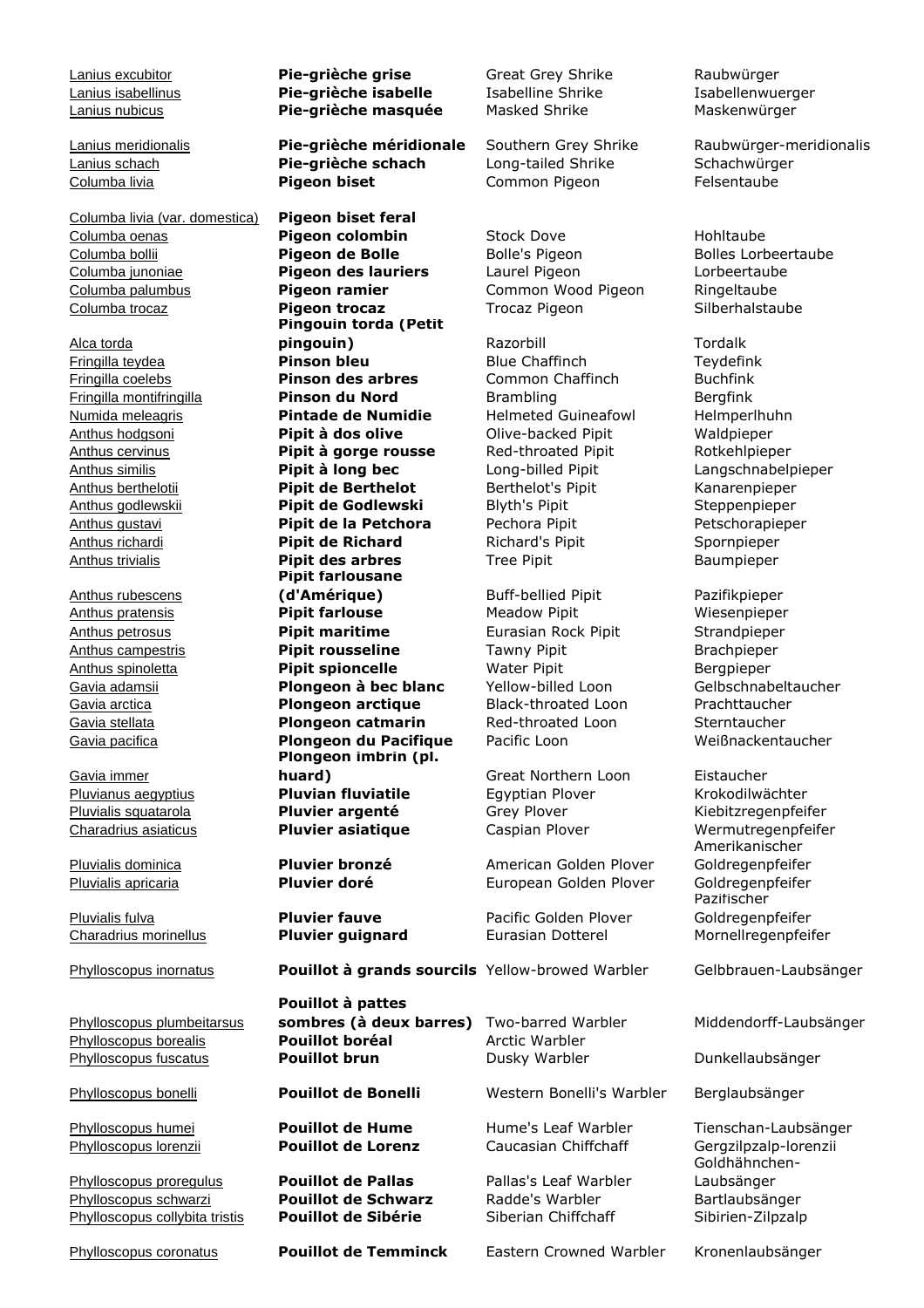Calonectris d. diomedea **Puffin de Scopoli**

Haliaeetus albicilla

Tarsiger cyanurus

Phoenicurus erythrogastrus

Phylloscopus trochilus **Pouillot fitis** Willow Warbler Fitis Phylloscopus ibericus **Pouillot ibérique** Iberian Chiffchaff Iberienzilpzalp

**Pygargue à queue blanche** White-tailed Eagle Seeadler

**Robin à flancs roux (Rossignol)** Red-flanked Bluetail Blauschwanz

# Regulus ignicapilla **Roitelet à triple bandeau** Common Firecrest Sommergoldhähnchen

Rhodopechys sanguineus **Roselin à ailes roses**

Luscinia luscinia **Rossignol progné** Thrush Nightingale

Phoenicurus phoenicurus **Rougequeue à front blanc** Common Redstart Gartenrotschwanz **Rougequeue de Güldenstädt** Güldenstädt's Redstart Riesenrotschwanz

Phoenicurus moussieri **Rougequeue de Moussier** Moussier's Redstart Diademrotschwanz Phoenicurus ochruros **Rougequeue noir** Black Redstart Hausrotschwanz Iduna aedon **Rousserolle à gros bec** Thick-billed Warbler Dickschnabelsänger

Acrocephalus dumetorum **Rousserolle des buissons** Blyth's Reed Warbler Buschrohrsänger Acrocephalus griseldis **Rousserolle d'Irak** Basra Reed Warbler Basrarohrsänger Acrocephalus scirpaceus **Rousserolle effarvatte** Eurasian Reed Warbler Teichrohrsänger Acrocephalus agricola **Rousserolle isabelle** Paddyfield Warbler Feldrohrsänger Acrocephalus stentoreus **Rousserolle stentor** Clamorous Reed Warbler Stern-Rohrsänger

Phylloscopus canariensis **Pouillot des Canaries** Canary Islands Chiffchaff

Phylloscopus orientalis **Pouillot oriental** Eastern Bonelli's Warbler Phylloscopus sibilatrix **Pouillot siffleur** Wood Warbler Waldlaubsänger **Phylloscopus collybita Pouillot véloce** Common Chiffchaff Zilpzalp<br>
Phylloscopus trochiloides **Pouillot verdâtre** Greenish Warbler Grünlau Phylloscopus trochiloides **Pouillot verdâtre** Greenish Warbler Grünlaubsänger Prinia gracilis **Prinia gracile** Graceful Prinia Streifenprinie

Calonectris diomedea **Puffin cendré** Cory's Shearwater

Puffinus puffinus **Puffin des Anglais** Manx Shearwater

Haliaeetus leucoryphus **Pygargue de Pallas** Pallas's Fish Eagle Bindenseeadler Rallus aquaticus **Râle d'eau** Water Rail Wasserralle Crex crex **Râle des genêts** Corn Crake Wachtelkönig Remiz pendulinus **Rémiz penduline** Eurasian Penduline Tit Beutelmeise

Rostratula benghalensis **Rhynchée peinte** Greater Painted Snipe

Regulus regulus **Roitelet huppé** Goldcrest Wintergoldhähnchen Coracias garrulus **Rollier d'Europe** European Roller Blauracke Eurasian Crimson-winged Finch Rotflügel-Gimpel Carpodacus erythrinus **Roselin cramoisi** Common Rosefinch Karmingimpel Rhodospiza obsoleta **Roselin de Lichtenstein** Desert Finch Weißflügelgimpel Bucanetes mongolicus **Roselin de Mongolie** Mongolian Finch Mongolengimpel Carpodacus synoicus **Roselin du Sinaï** Sinai Rosefinch Einödgimpel Bucanetes githagineus **Roselin githagine** Trumpeter Finch Wüstengimpel

Carpodacus rubicilla **Roselin tacheté** Caucasian Great Rosefinch Luscinia cyane **Rossignol bleu** Siberian Blue Robin Blaunachtigall Luscinia megarhynchos **Rossignol philomèle** Common Nightingale Nachtigall Erithacus rubecula **Rougegorge familier** European Robin Rotkehlchen

Kanarenzilpzalpcanariensis

Phylloscopus nitidus **Pouillot du Caucase** Green Warbler Wacholder-Laubsänger Berg-Laubsängerorientalis Gelbschnabelsturmtauch er

Puffinus baroli **Puffin de Macaronésie** Barolo Shearwater Kleinsturmtaucher-baroli

Schwarzschnabel-**Sturmtaucher** Puffinus mauretanicus **Puffin des Baléares** Balearic Shearwater Balearensturmtaucher Puffinus griseus **Puffin fuligineux** Sooty Shearwater Dunkler Sturmtaucher Puffinus gravis **Puffin majeur** Great Shearwater Großer Sturmtaucher

Puffinus yelkouan **Puffin yelkouan** Yelkouan Shearwater Mittelmeersturmtaucher

Goldschnepfebenghalensis

Regulus madeirensis **Roitelet de Madère** Madeira Firecrest Sommer-Goldhähnchen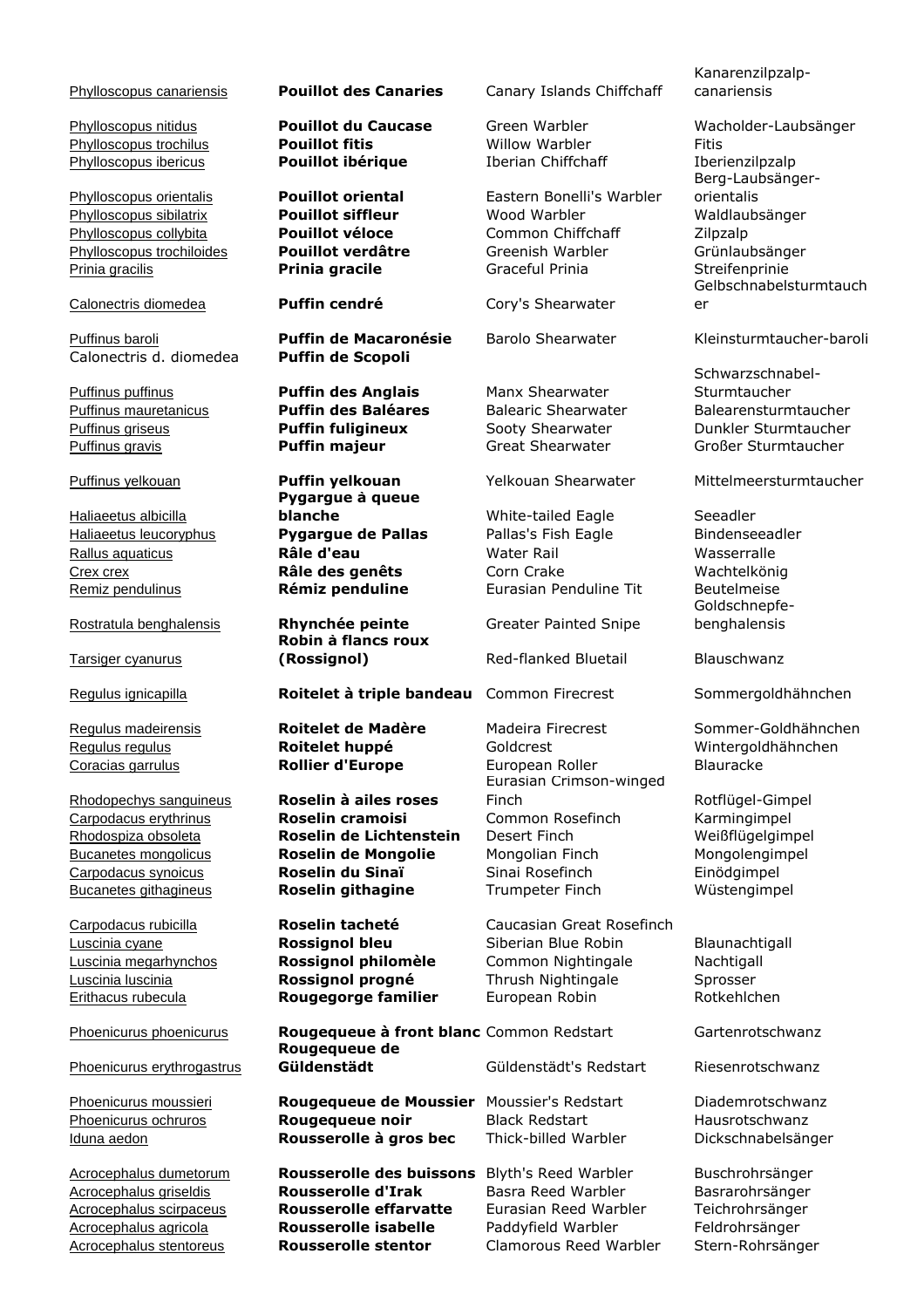Acrocephalus palustris **Rousserolle verderolle** Marsh Warbler Sumpfrohrsänger Onychognathus tristramii **Rufipenne de Tristram** Tristram's Starling Tristramstar Anas discors **Sarcelle à ailes bleues** Blue-winged Teal Blauflügelente

Marmaronetta angustirostris Serinus pusillus **Serin à front rouge** Red-fronted Serin Rotstirngirlitz Serinus serinus **Serin cini** European Serin Girlitz Serinus canaria **Serin des Canaries** Atlantic Canary Kanarengirlitz Serinus syriacus **Serin syriaque** Syrian Serin Serin Zederngirliz

Chersophilus duponti

**Thalasseus sandvicensis Sterne caugek Sandwich Tern** 

Piranga olivacea

Saxicola torquatus

# Acrocephalus arundinaceus **Rousserolle turdoïde** Great Reed Warbler Drosselrohrsänger

Anas carolinensis **Sarcelle à ailes vertes** Green-winged Teal Amerikanische Krickente Anas cyanoptera **Sarcelle cannelle** Cinnamon Teal Zimtente Anas querquedula **Sarcelle d'été** Garganey Knäkente Anas crecca **Sarcelle d'hiver** Eurasian Teal Krickente Anas formosa **Sarcelle élégante** Baikal Teal Gluckente **Sarcelle marbrée (Marmaronette)** Marbled Duck Marmelente **Sirli de Dupont (S. de ricoti)** Dupont's Lark Dupontlerche Alaemon alaudipes **Sirli du désert** Greater Hoopoe-Lark Wüstenläuferlerche Sitta ledanti **Sitelle kabyle** Kabylie Nuthatch Kabylenkleiber Sitta whiteheadi **Sittelle corse** Corsican Nuthatch Korsenkleiber Sitta krueperi **Sittelle de Krüper** Krüper's Nuthatch Türkenkleiber Sitta neumayer **Sittelle de Neumayer** Western Rock Nuthatch Felsenkleiber Sitta tephronota **Sittelle des rochers** Eastern Rock Nuthatch Klippenkleiber Sitta europaea **Sittelle torchepot** Eurasian Nuthatch Kleiber Carduelis hornemanni **Sizerin blanchâtre** Arctic Redpoll Polar-Birkenzeisig Carduelis flammea **Sizerin flammé** Common Redpoll Birkenzeisig Cinnyris osea **Souimanga de Palestine** Palestine Sunbird Jerichonektarvogel Hedydipna metallica **Souimanga du Nil** Nile Valley Sunbird Erznektarvogel

Sterna repressa **Sterne à joues blanches** White-cheeked Tern Sterna paradisaea **Sterne arctique** Arctic Tern Küstenseeschwalbe Onychoprion anaethetus **Sterne bridée** Bridled Tern Zügelseeschwalbe Hydroprogne caspia **Sterne caspienne** Caspian Tern Raubseeschwalbe

**Tangara écarlate**  (Piranga é.) Scarlet Tanager Scharlachtangare Mycteria ibis **Tantale ibis** Yellow-billed Stork Nimmersatt

**Tarier oriental**  (d'Afrique) **African Stonechat** 

Platalea leucorodia **Spatule blanche** Eurasian Spoonbill Löffler

Sterna dougallii **Sterne de Dougall** Roseate Tern Rosenseeschwalbe Sterna forsteri **Sterne de Forster** Forster's Tern Forsterseeschwalbe Thalasseus elegans **Sterne élégante** Elegant Tern **Schmuckseeschwalbe** Onychoprion fuscatus **Sterne fuligineuse** Sooty Tern Rußseeschwalbe Gelochelidon nilotica **Sterne hansel** Gull-billed Tern Lachseeschwalbe Thalasseus bergii **Sterne huppée** Swift Tern Eilseeschwalbe Sternula albifrons **Sterne naine** Little Tern Zwergseeschwalbe Sterna hirundo **Sterne pierregarin** Common Tern Fluss-seeschwalbe Thalasseus maximus **Sterne royale** Royal Tern Königsseeschwalbe Thalasseus bengalensis **Sterne voyageuse** Lesser Crested Tern Rüppellseeschwalbe Syrrhaptes paradoxus **Syrrhapte paradoxal** Pallas's Sandgrouse Steppenflughuhn Tadorna cana **Tadorne à tête grise** South African Shelduck Graukopfkasarka Tadorna ferruginea **Tadorne casarca** Ruddy Shelduck Rostgans Tadorna tadorna **Tadorne de Belon** Common Shelduck Brandgans Porphyrio alleni **Talève d'Allen** Allen's Gallinule Bronzesultanshuhn Porphyrio porphyrio **Talève sultane** Purple Swamphen Purpurhuhn Porphyrio martinica **Talève violacée** Purple Gallinule **Zwergsultanshuhn** 

Saxicola maurus **Tarier de Sibérie** Siberian Stonechat

Saxicola dacotiae **Tarier des Canaries** Canary Islands Stonechat Kanarenschmätzer Saxicola rubetra **Tarier des prés** Whinchat Braunkehlchen

Platalea alba **Spatule d'Afrique** African Spoonbill Afrikanischer Löffler Weißwangen-**Seeschwalbe** Brandseeschwalbesandvicensis

> Siberisches Schwarzkehlchen